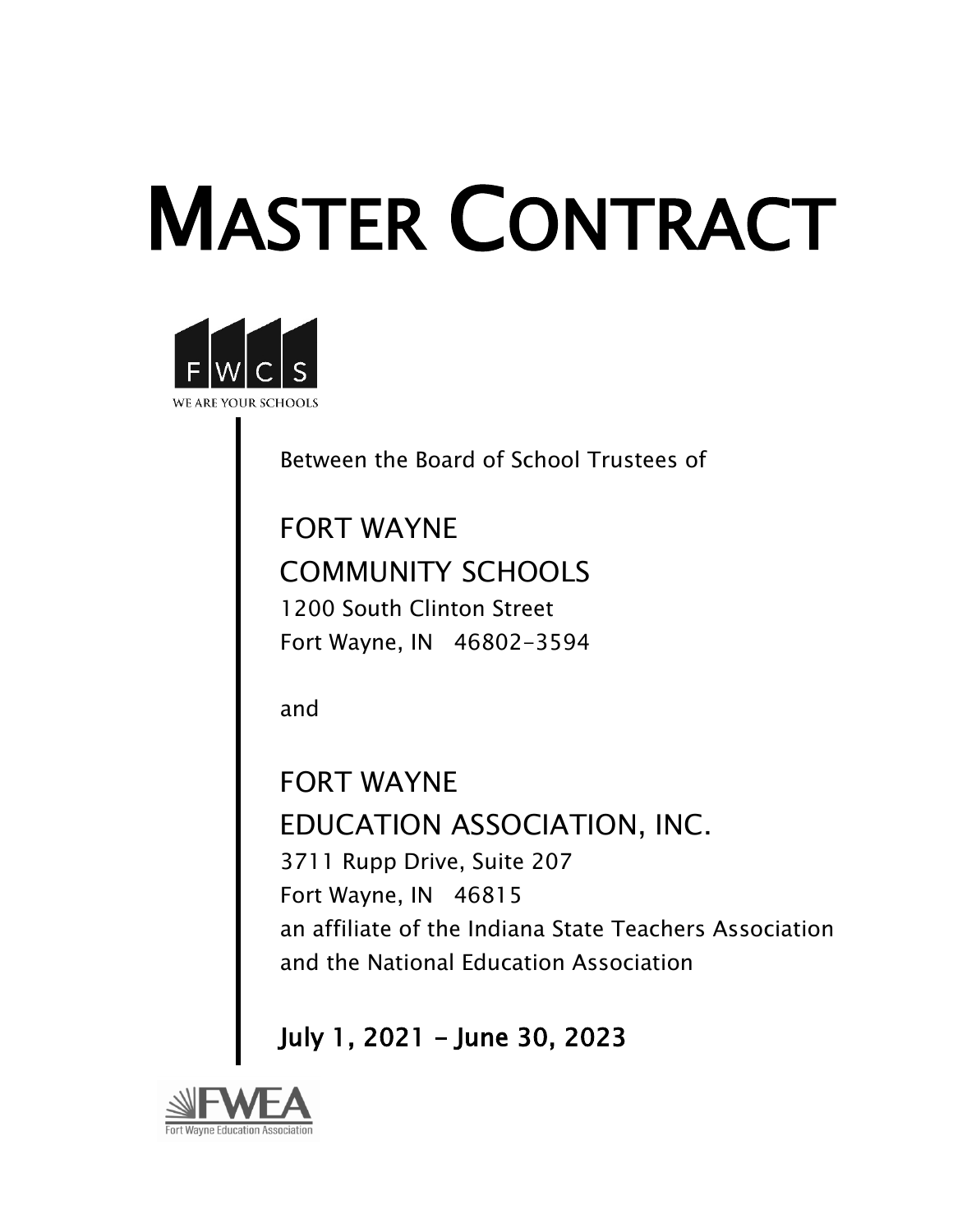# MASTER CONTRACT

#### BETWEEN THE

# BOARD OF SCHOOL TRUSTEES

OF

FORT WAYNE COMMUNITY SCHOOLS 1200 South Clinton Street Fort Wayne, IN 46802-3594

#### AND

FORT WAYNE EDUCATION ASSOCIATION, INC. 3711 Rupp Drive, Suite 207 Fort Wayne, IN 46815 an Affiliate of the Indiana State Teachers Association and the National Education Association

July 1, 2021- June 30, 2023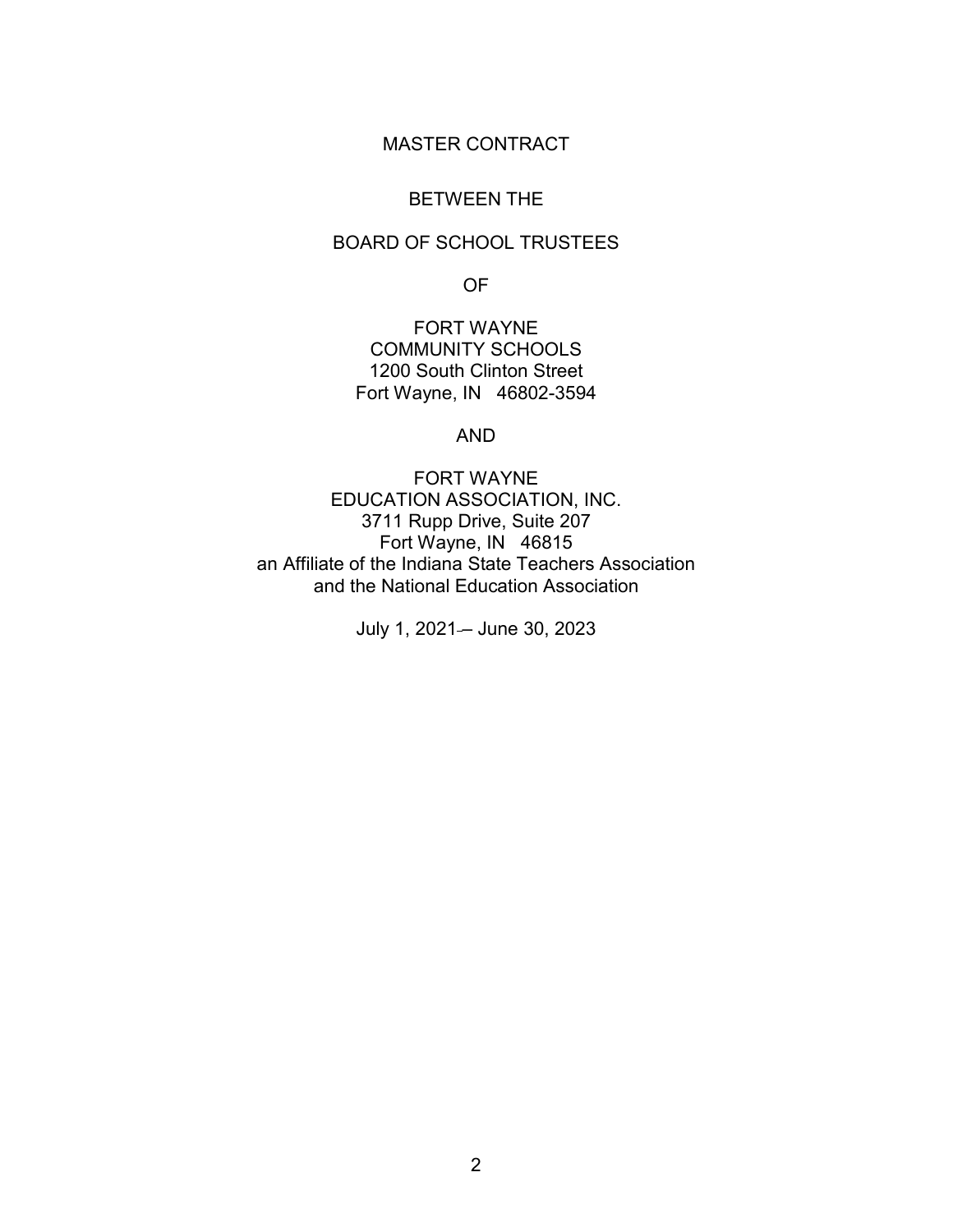#### SUPERINTENDENT OF SCHOOLS

Dr. Mark Daniel

#### ADMINISTRATIVE NEGOTIATION COMMITTEE MEMBERS

- Charles Cammack, Spokesperson David Amen, Spokesperson Lindsay Amstutz-Martin Lindsay Baumgartner Jack Byrd Austin Couch Deb Dolsen Sherrill Skelly, notetaker
- Kathy Friend Chad Hissong John Key Get Nichols Stefan Pittenger Faye Robbins Matt Schiebel

#### FWEA INC., NEGOTIATION COMMITTEE MEMBERS

Sandra Vohs, Spokesperson Steve Brace, Spokesperson Tom Bailey, FWEA Negotiations Liaison, North Side Kathleen Lewis, Wayne New Tech Shannon Fisher, St. Joe Central Angela Fugate, Croninger Joyce Hannibal, Harrison Hill Chad Hesting, Towles

#### BOARD OF SCHOOL TRUSTEES

Anne Duff, President Maria Norman, Vice President Julie Hollingsworth, Secretary Rohli Booker, Member

#### FWEA INC., EXECUTIVE BOARD

Sandra Vohs, President Shannon Fisher, 1<sup>st</sup> Vice President Jessica Farlow/Andrew Fultz, 2<sup>nd</sup> Vice President Emily Hull, 3rd Vice President Erin Hodel, Secretary Lesley Modarressi, Treasurer Tom Bailey, Negotiations Liaison Rhea Ervin/Hillary Kolter, Elementary School Representative Kennedy Thompson, Middle School **Representative** 

Emily Hull, Whitney Young Matthew Mertes, North Side Tracy Donias, Price Jay Durnen, South Side Rhea Ervin, Glenwood Park Jessica Farlow, Brentwood Tom Grayam, Portage Middle School Mark Tojo, Snider Adam Warrix, Snider High School

Noah Smith, Member Jennifer Mathias, Member Steve Corona, Member

Renee Albright, High School **Representative** Tracy Donias, Special Education **Representative** Mark Tojo, Minority Affairs **Representative** Jacob Barse, Parliamentarian Jim Clauser, ISTA Retired Board Member Steve Brace, UniServ Director Danielle Kraft, UniServ Assistant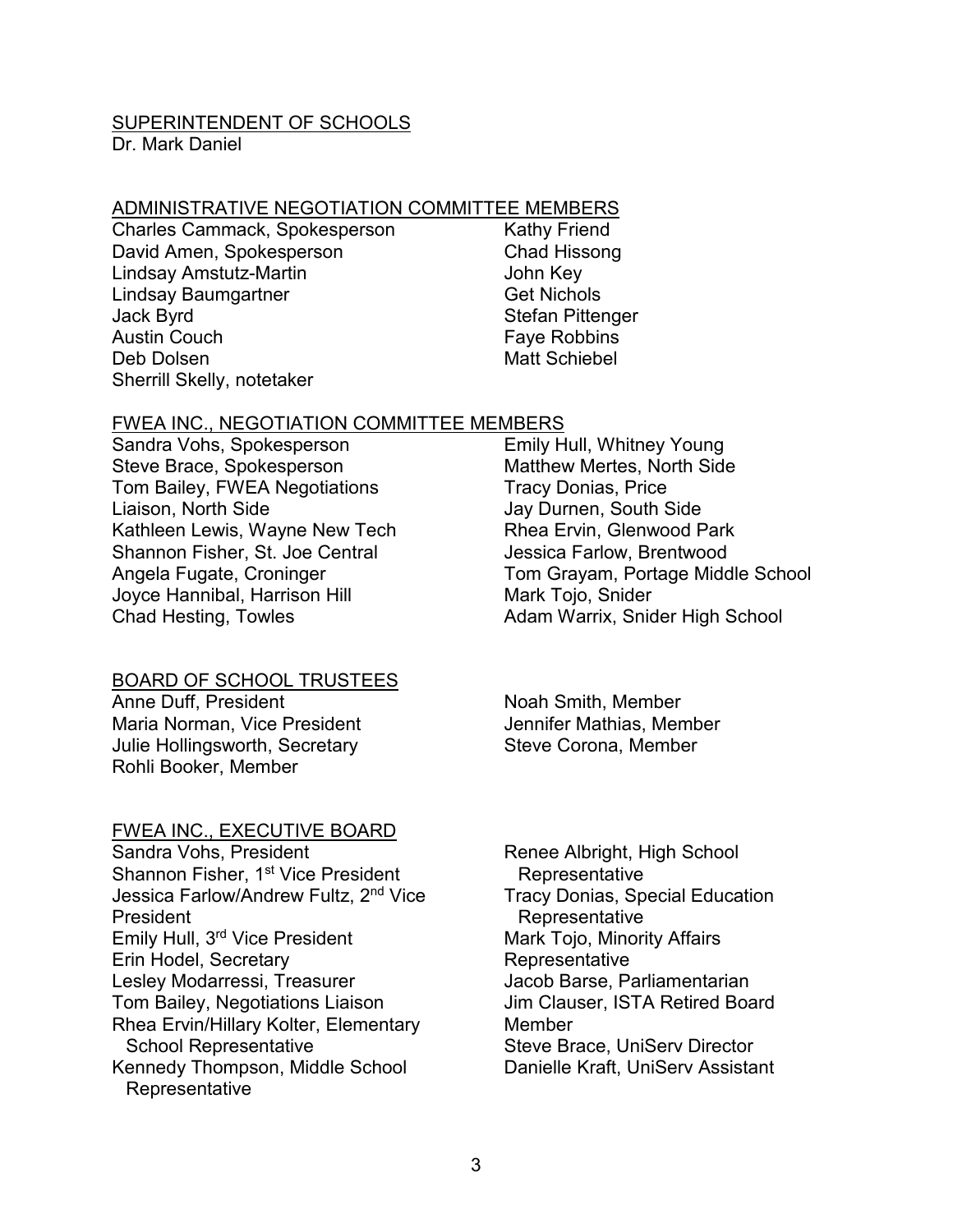| Е. |  |
|----|--|
| F. |  |
| G. |  |
|    |  |
|    |  |
|    |  |
| L. |  |
| J. |  |
|    |  |
|    |  |
|    |  |
|    |  |
|    |  |
|    |  |
|    |  |
|    |  |
|    |  |
|    |  |
|    |  |
|    |  |
|    |  |
|    |  |
|    |  |

# **Table of Contents**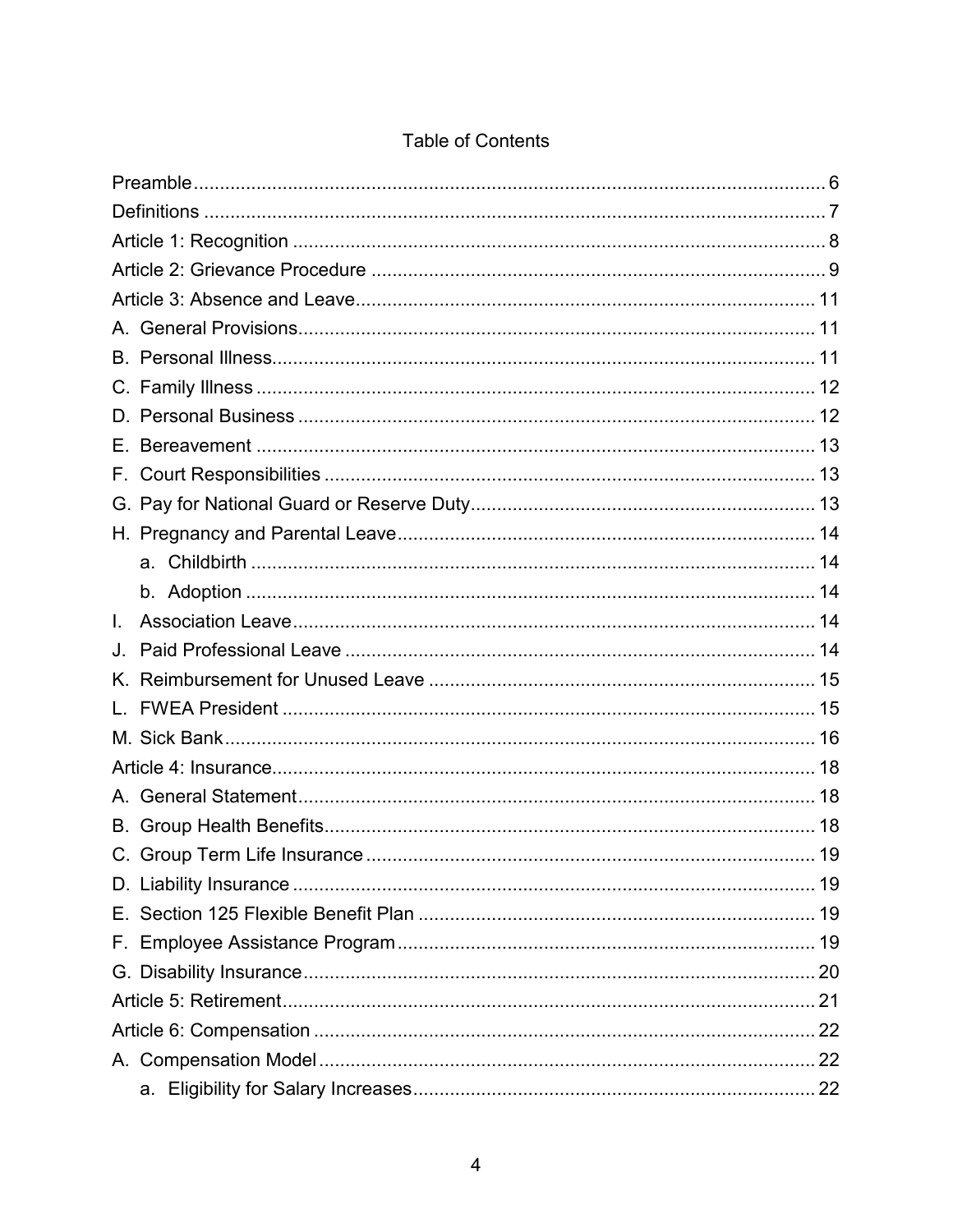| D. |                                                                                       |  |
|----|---------------------------------------------------------------------------------------|--|
| Е. |                                                                                       |  |
| F. |                                                                                       |  |
|    |                                                                                       |  |
|    |                                                                                       |  |
|    | b.                                                                                    |  |
|    | $C_{\cdot}$                                                                           |  |
|    | Presenter Rate: Teacher's hourly rate (presentation time only plus one hour) 25<br>i. |  |
|    | ii.                                                                                   |  |
|    | d.                                                                                    |  |
|    | е.                                                                                    |  |
|    | f.                                                                                    |  |
|    |                                                                                       |  |
|    |                                                                                       |  |
| L. |                                                                                       |  |
| J. |                                                                                       |  |
|    |                                                                                       |  |
|    |                                                                                       |  |
|    |                                                                                       |  |
|    |                                                                                       |  |
|    |                                                                                       |  |
|    |                                                                                       |  |
|    |                                                                                       |  |
|    |                                                                                       |  |
|    |                                                                                       |  |
|    |                                                                                       |  |
|    |                                                                                       |  |
|    |                                                                                       |  |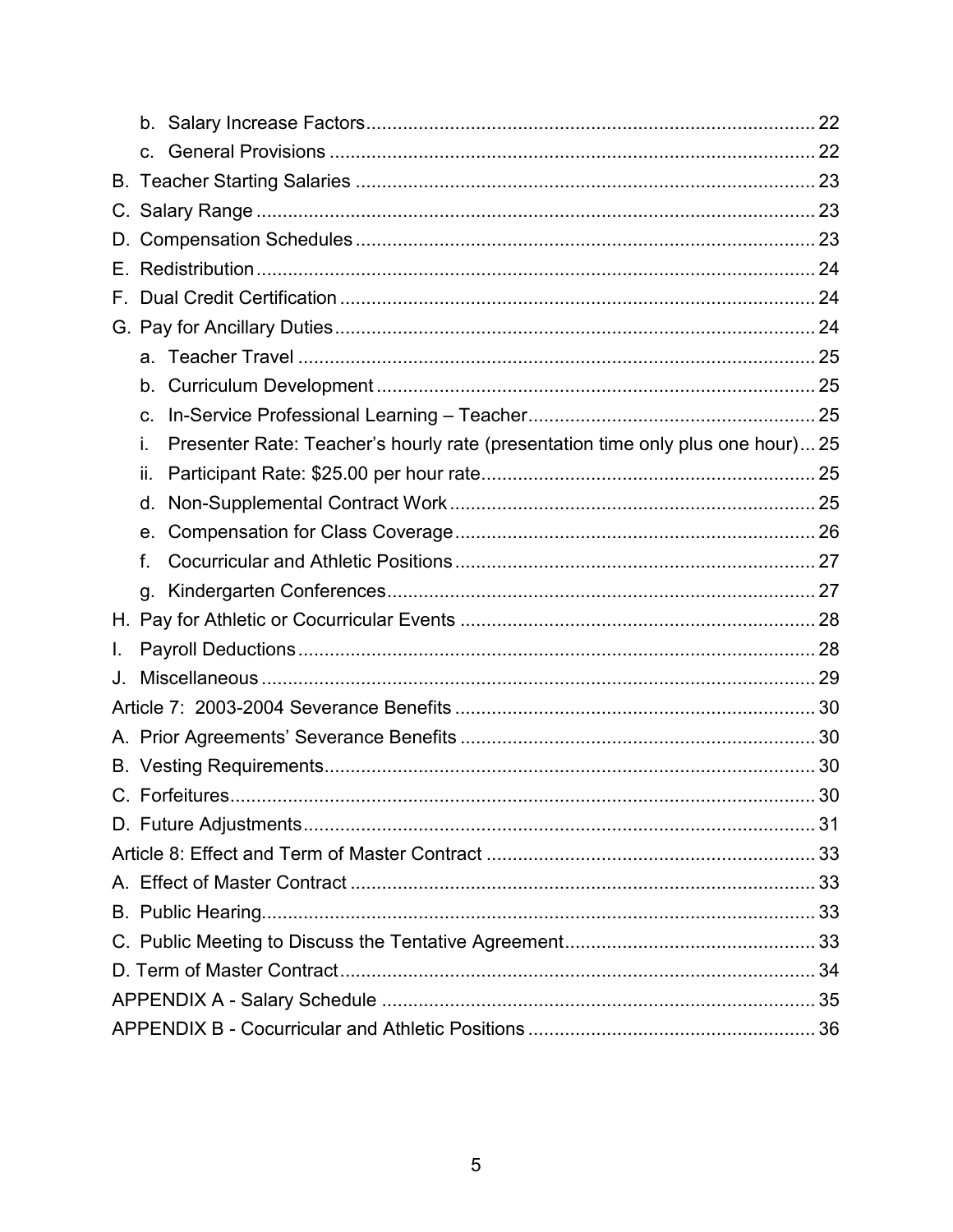#### Preamble

<span id="page-5-0"></span>This Master Contract is entered into by and between the Board of School Trustees of the Fort Wayne Community Schools, hereinafter called the "Board," and the Fort Wayne Education Association, Inc., an affiliate of the Indiana State Teachers Association and the National Education Association, hereinafter called the "Association." The Board and the Association recognize as their mutual goal the providing of a quality education for all students of the School District. The achievement of such a goal is directly related to quality and morale of all employees and requires the cooperation and understanding between the Administration and teaching staffs. The following Master Contract covering certain terms and conditions of employment for teachers has been developed through negotiation between the Board and its representatives and the Association and its representatives.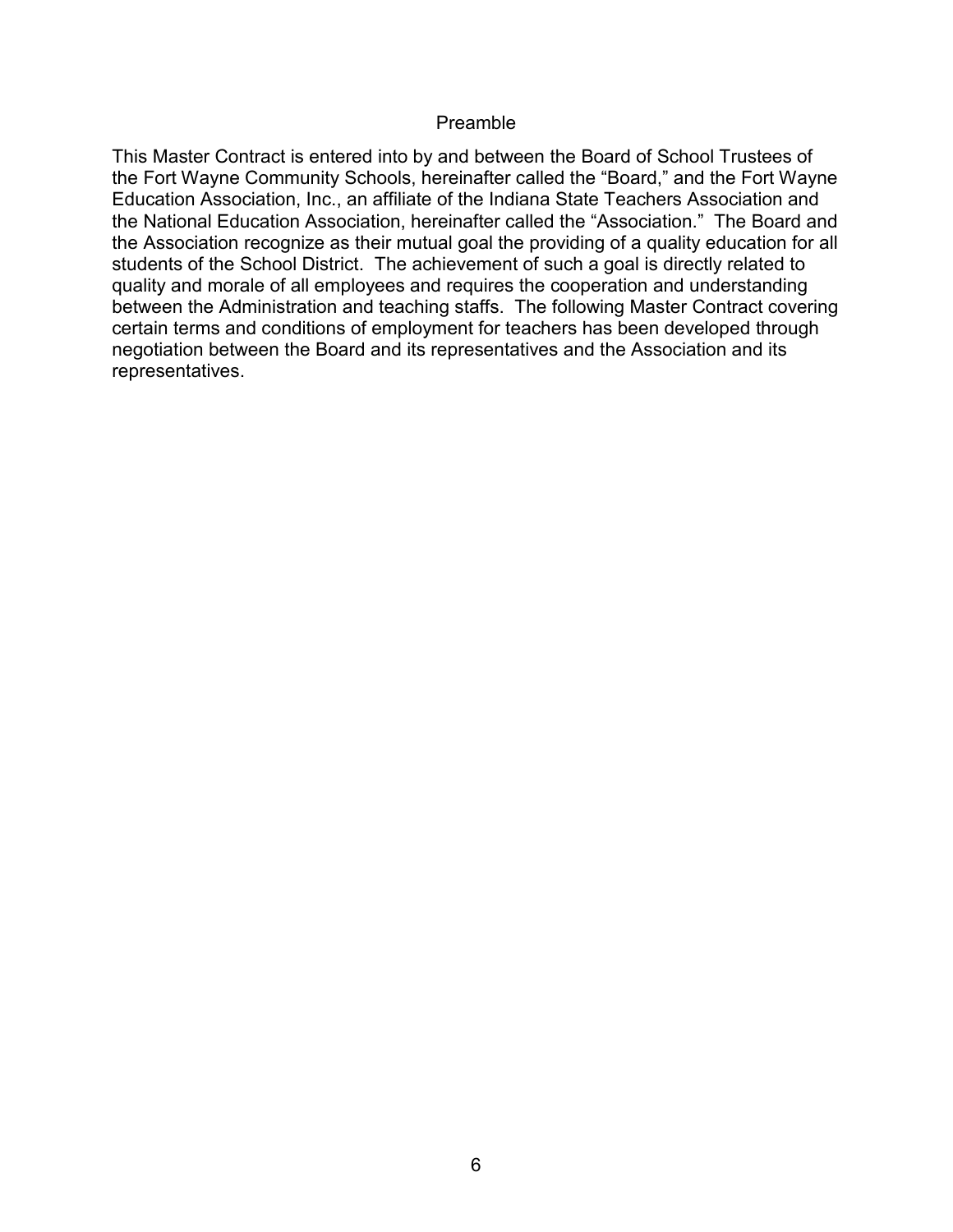## **Definitions**

- <span id="page-6-0"></span>1. The terms "Board," "Administration" and "Association," when used in this Contract, shall include authorized officers and designated representatives.
- 2. The term "hourly rate," unless otherwise specified, is computed using the teacher's base salary divided by a number determined by multiplying the number of contracted days times the minimum number of work hours in a work day.
- 3. System of Support is the FWCS teacher-evaluation system, designed to support and encourage professional growth to ensure that each teacher is providing effective instruction to all students. The System of Support uses a modified version of the Indiana RISE Rubric which tracks four domains of teacher effectiveness (Purposeful Planning, Effective Instruction, Teacher Leadership and Core Professionalism) as well as student data to assign teachers to one of the four rating categories required by IC 20-28-11.5-4(c)(4).
- 4. Final Observation Rating is a calculation of the rating of the four domains in the FWCS System of Support. Teacher competencies are rated and a final rating given for each domain, are calculated to determine the final observation rating.
- 5. Final Summative Rating is the Final Summative Observation Rating combined with applicable student data for a school year in which a teacher was paid at least 120 school days.
- 6. Rating Categories:
	- a. Highly Effective;
	- b. Effective;
	- c. Improvement Necessary;
	- d. Ineffective.
- 7. Base Salary is the salary of a teacher which continues from year to year absent a change in employment status.
- 8. A stipend is a single lump sum payment which does not continue and which does not become part of the Base Salary.
- 9. An index is a salary payment included in pay for additional duties, responsibilities or other reasons.
- 10.A content area is a subject or field of knowledge or expertise that appears on a license that reflects that the license holder has met necessary testing and/or preparation/training requirements. Under the licensing rules found at 511 IAC, the term "content area" describes instructional areas, school services areas, and administrative areas.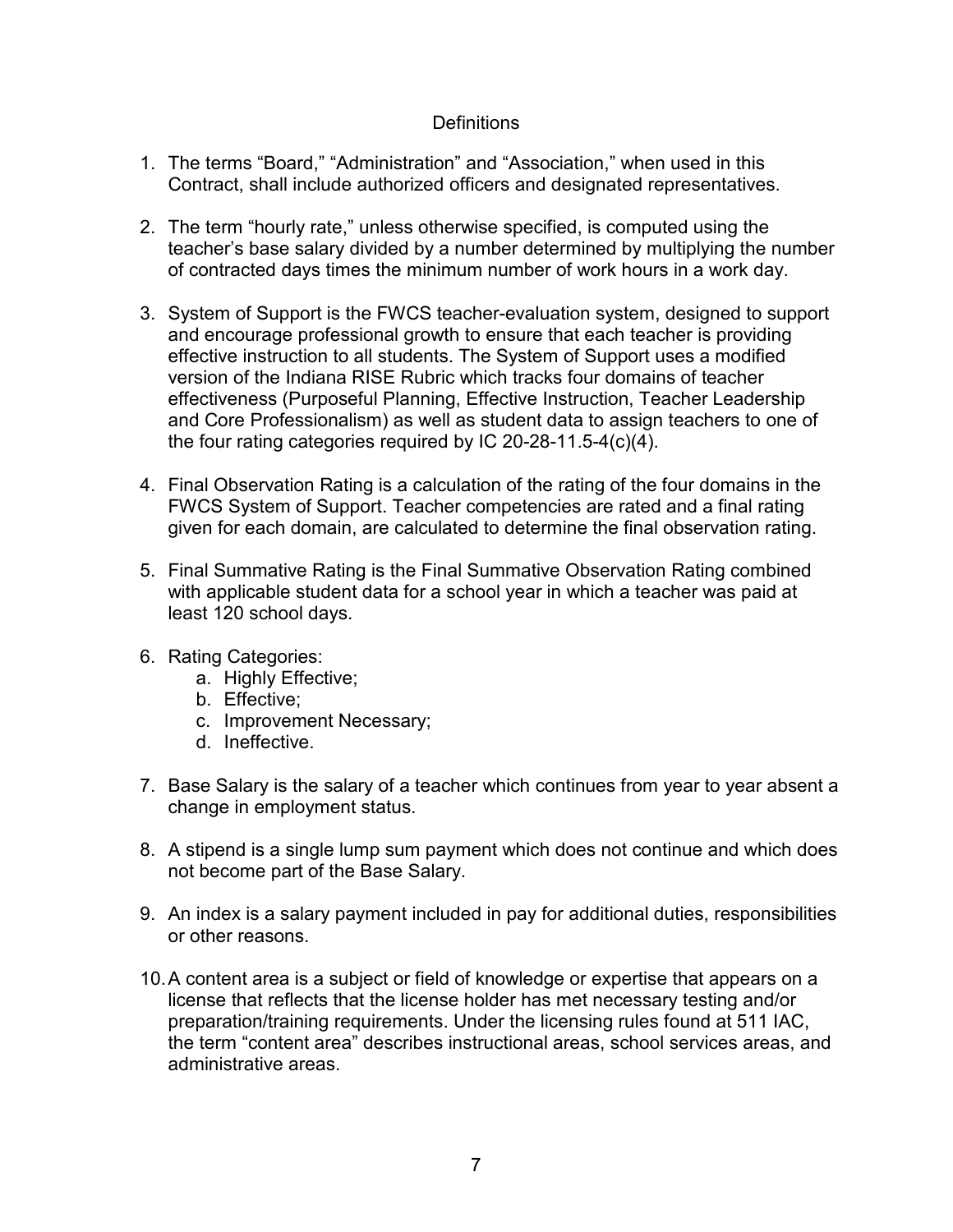#### Article 1: Recognition

<span id="page-7-0"></span>The Board recognizes the Association as the exclusive representative for teachers, described and defined as

All professional personnel employed by the Board whose official assignment requires a classroom teacher's license or Indiana Workplace License, including coaches, interventionists, and any teacher on special assignment, but excluding the Superintendent and Assistants, Area Administrators, Directors and Assistants, Supervisors, Principals and Assistants, Guidance Personnel and employees serving as Substitute Teachers. Any teacher who regularly teaches one or more classes shall belong to the teacher bargaining unit with all the rights, benefits, and privileges thereof.

The Board recognizes the value of services provided by the Association to all teachers, not just members. The Board encourages teachers to become active members, and provides for Association involvement in new teacher orientation and will provide membership and enrollment information with new employee materials. This provision was not bargained and is included for informational purposes only.

This recognition shall be continuing until such time as the Board is shown evidence in accordance with I.C. 20-29-5 et seq. and 560 IAC 2-2.1-1 that the Association is no longer the representative of classroom teachers.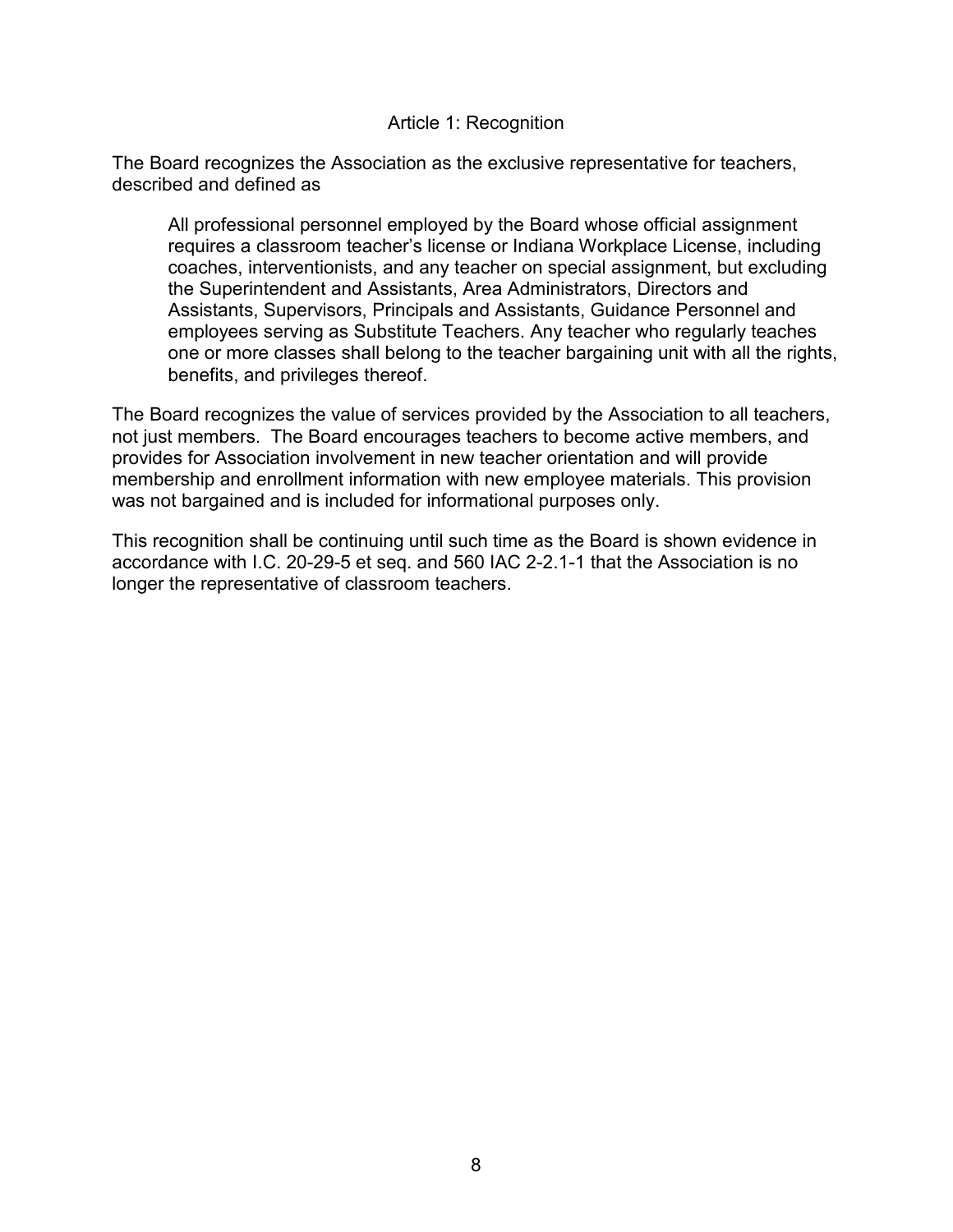#### Article 2: Grievance Procedure

- <span id="page-8-0"></span>A. A grievance shall be defined as an alleged violation of an express provision of the master contract within the scope of bargaining, per I.C. 20-29-6-4.
- B. If a potential grievance involves an individual teacher, it shall be discussed informally with the building principal. The teacher may involve the Association's building representative in the discussion at the teacher's option.
- C. If after this discussion, the teacher believes there is a basis for a formal grievance, or if the Association believes there is a basis for a class grievance, the aggrieved party shall file a written grievance with the building principal or Employee Relations Department no later than seven school days after the occurrence that gave rise to the alleged grievance or after the aggrieved party became aware of the occurrence, whichever is later.
- D. Within ten school days of the filing of the grievance, the parties shall meet to review it, gather facts and discuss possible resolution. If the grievance is not resolved, a written answer with copies to all concerned shall be returned within five (5) school days of the meeting. In the event that a meeting is not held, or no answer is given within the time required, the grievance shall advance to the next step.
- E. If the grievance is not resolved at the meeting or by the written answer, or if no answer is given, the aggrieved party may, within twenty school days after the filing of the grievance, file a notice of arbitration with the Joint Communications Committee. The grievance shall be discussed at the next meeting of the Joint Communications Committee. If it is not resolved, either party may request arbitration.
- F. Arbitration is requested by letter, with a copy to the non-requesting party, to the American Arbitration Association requesting that they select an impartial arbitrator and conduct the arbitration proceedings. Both parties agree that the American Arbitration Association shall conduct the arbitration according to its rules. The arbitrator may apply this agreement to the case under consideration but shall have no authority to add to, subtract from or modify the terms of this master contract. If within the terms of his/her authority, the decision of the arbitrator shall be final and binding on the parties. Upon request, the parties shall exchange information reasonably necessary to prepare for any scheduled arbitration, including lists of witnesses and exhibits.
- G. The Joint Communications Committee may, at any time between the informal building level discussion and arbitration, agree to suspend all timelines to gather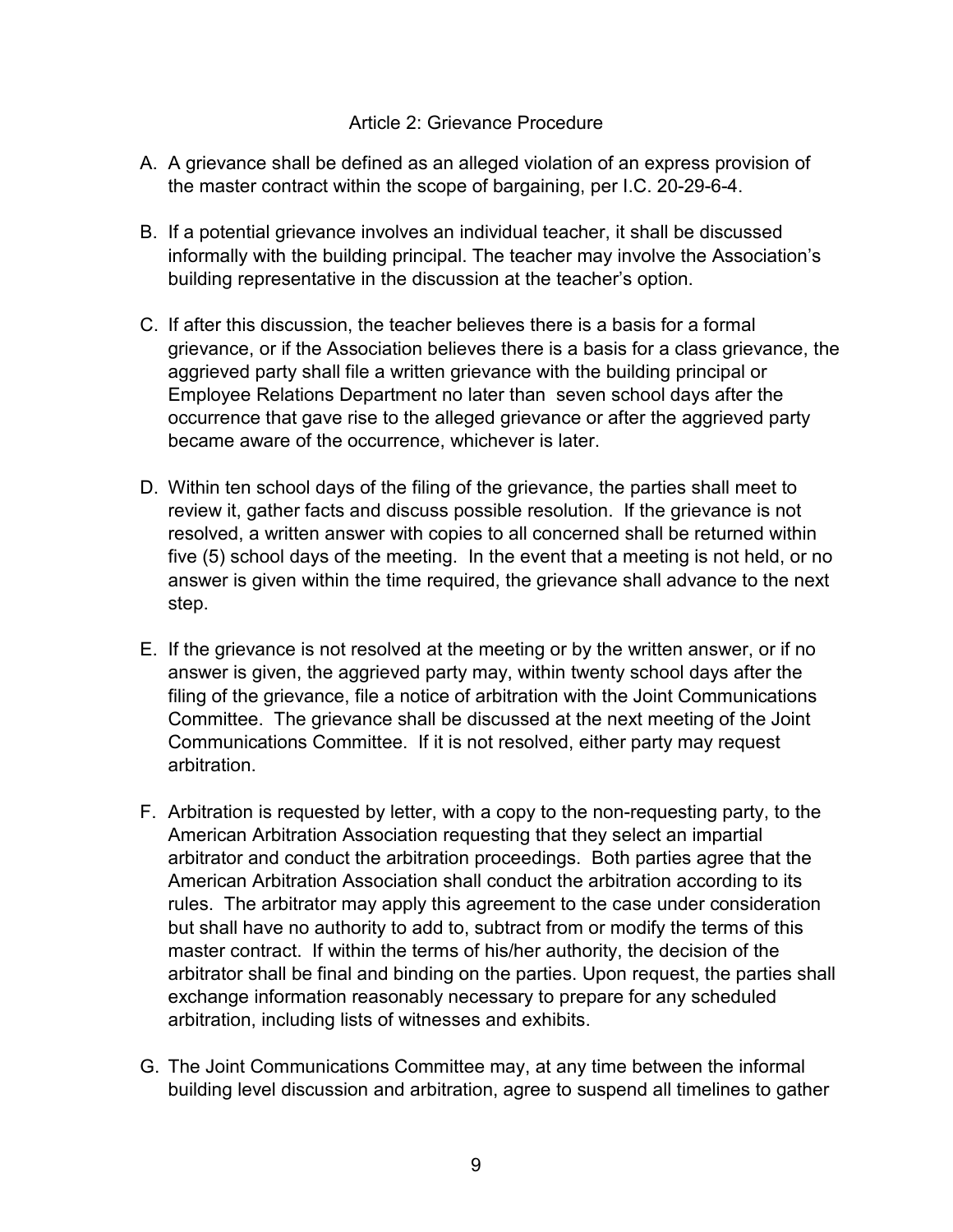information, attempt mediation or otherwise interrupt the process. Any such suspension of timelines shall be documented in writing. Unless suspended, time limits shall be strictly observed.

- H. The Association shall be informed prior to any adjustment. No adjustment shall take place contrary to negotiated policy.
- I. The cost of the American Arbitration Association arbitrator shall be shared equally by the parties.
- J. All grievances initiated prior to the expiration of this contract shall be resolved according to this grievance procedure.
- K. The rules and regulations of the American Arbitration Association shall be followed if expedited arbitration is utilized on any dispute regarding this contract.
- L. All documents, communications and records dealing with the processing of a grievance shall be filed separately from the personnel files of the participant. The documents, communications and records shall not become part of any file that is utilized in the promotion process nor shall they be used in any recommendation for job replacement.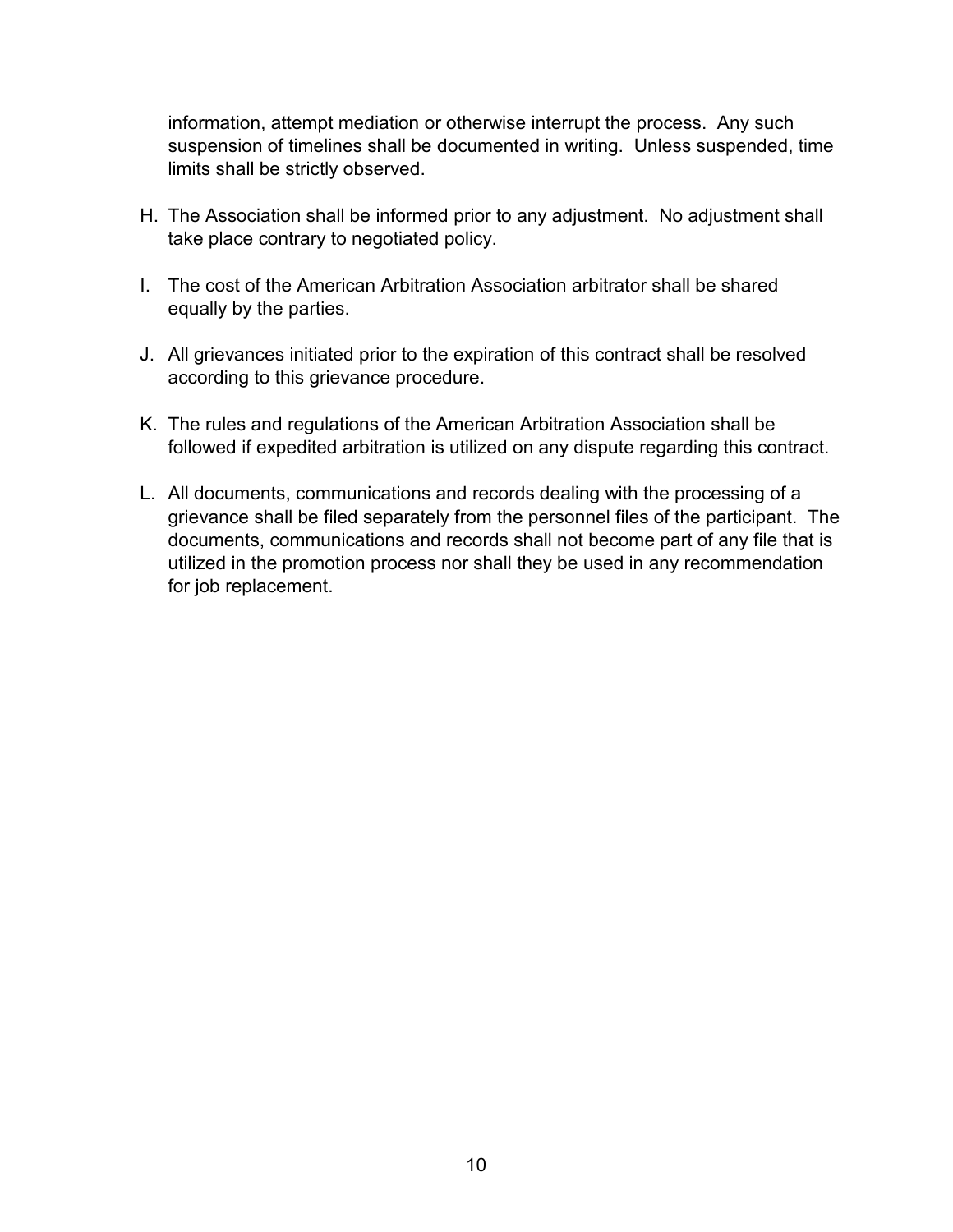#### Article 3: Absence and Leave

#### <span id="page-10-1"></span><span id="page-10-0"></span>A. General Provisions

- a. Teachers needing to be absent for reasons set forth in this Article shall notify their principal or designee and specify the category and length of the leave in order that a substitute may be obtained.
- b. A teacher returning from a leave of absence in excess of six (6) months is not guaranteed a return to his/her former position unless required by law. The teacher is guaranteed a position if an open position for which the teacher is qualified exists.
- c. Teachers shall not have any leave days deducted when school is closed by the Superintendent, the School Board, or a governmental entity.
- d. All leave must be taken in four- or eight-hour increments.
- e. Any teacher who is absent from school under a paid absence category of this contract shall not lose pay for hours from the paid category involved if the school(s) is/are closed by the Board, the Superintendent, or a governmental entity and as long as a substitute was not paid for the day.
- f. Fort Wayne Community Schools complies with the provisions of the Family and Medical Leave Act regarding consecutive and intermittent leave. Teachers may be granted intermittent leave and/or a reduced schedule. If intermittent leave and/or a reduced schedule cannot be accommodated due to the needs of the classroom, teachers may remain as contract substitutes until the end of their leave or the end of the semester in which the leave is requested, whichever is later.

#### <span id="page-10-2"></span>B. Personal Illness

A full-time teacher shall be allowed eighty (80) hours (ten days) each school year with full pay, cumulative to a total of 960 hours (120 days), for personal illness. Benefit hours for less than full-time teachers are pro-rated. For newly hired teachers, cumulative personal illness hours will be transferred from the last school corporation and credited in full at the beginning of the second school year of employment the Fort Wayne Community Schools, but limited to 960 hours maximum. If it becomes necessary to use three consecutive days (24 hours) in a school year because of personal illness, teachers must notify their unit head as FMLA paperwork will need to be sent to the employee.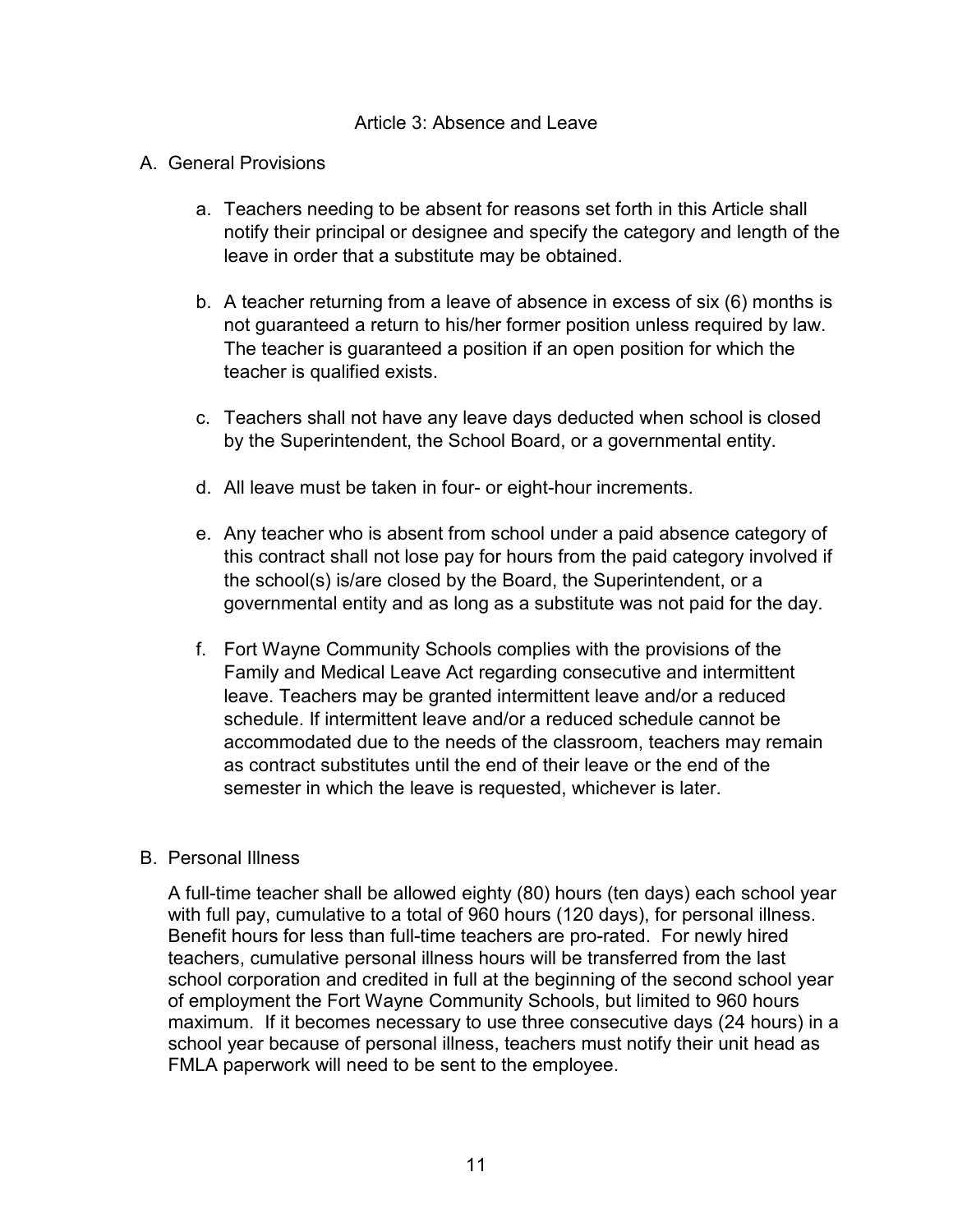# <span id="page-11-0"></span>C. Family Illness

- a. Twenty four (24) hours (three days) per school year shall be allowed for illness in the teacher's family. Unused family illness hours may be carried over to the next school year and shall accumulate to a maximum of seventy two (72) hours (nine days). If it becomes necessary to use three consecutive days (24 hours) in a school year because of illness in the family, teachers must notify their unit head as FMLA paperwork will need to be sent to the employee. Any family illness hours exceeding the allowed maximum shall be credited to the teacher's accumulation of personal illness hours.
- b. A teacher who has used all family illness hours shall be allowed to use forty (40) personal illness hours (five days) per school year to accommodate family illness. Teachers must communicate to their principal that these personal illness hours are for family illness, so that Human Resources and Payroll can accurately track leave. Such requests shall be directed to the teacher's building principal or unit head.
- <span id="page-11-1"></span>D. Personal Business

Each teacher, according to law, shall be entitled to 16 hours (two days) for the transaction of personal business and for the conducting of personal or civic affairs during each year of employment. Only under exceptional circumstances may a teacher request the use of personal business hours to extend the following holidays:

- Labor Day
- Fall Break
- Thanksgiving
- Winter Break
- Martin Luther King Jr. Day
- Good Friday, or Presidents' Day if Good Friday falls during Spring Break
- Spring Break
- Memorial Day

If teachers would like to use personal business hours to extend these holidays, they must complete a Request for Absence – Certified and Classified from Human Resources. Teachers may not take personal business hours to extend a holiday unless approved by their principal, the Human Resources Department and the Chief of School Leadership.

Any unused personal business hours shall, at the end of each school year, be credited to the teacher's accumulation of personal illness hours.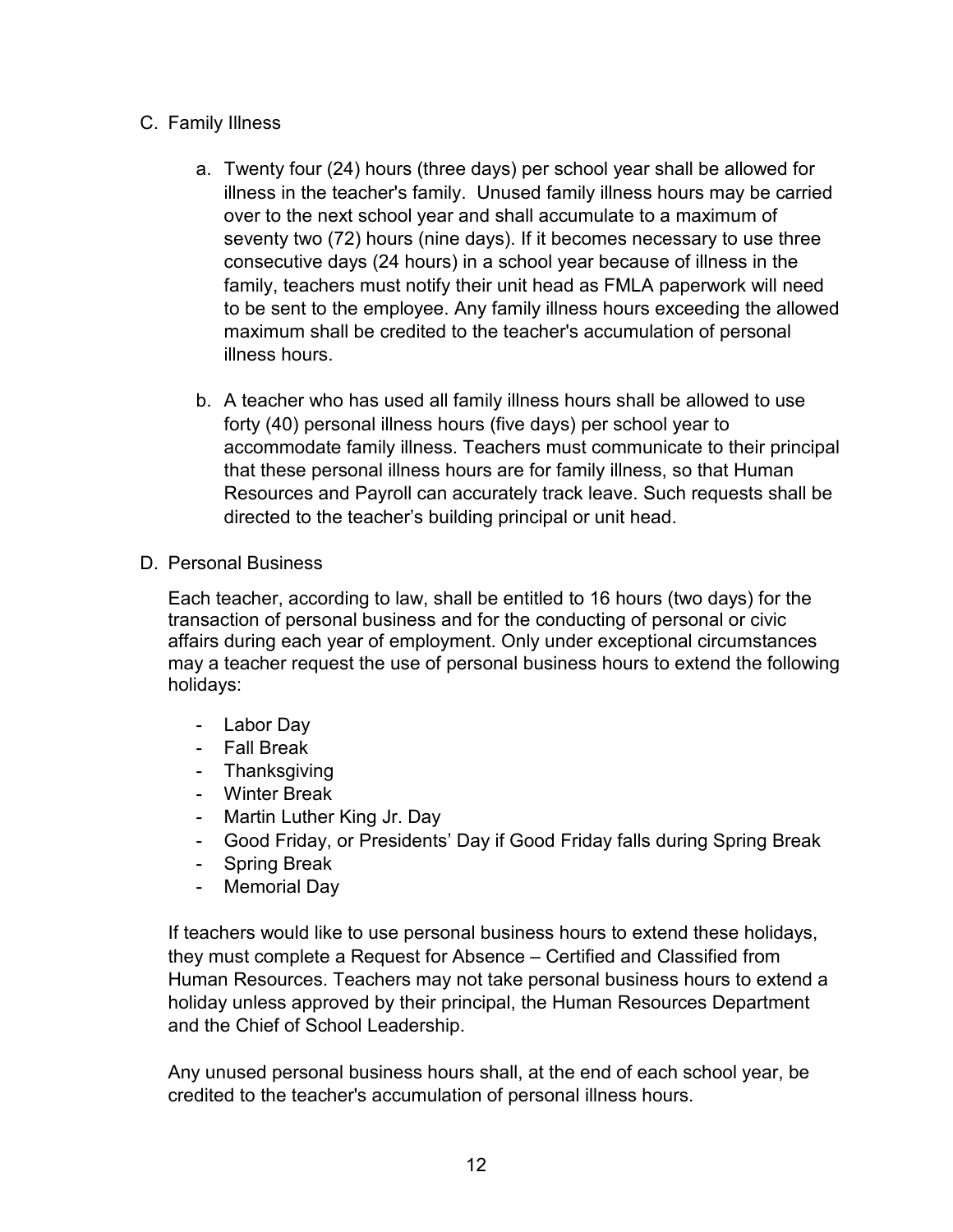- <span id="page-12-0"></span>E. Bereavement
	- a. Teachers absent due to a death in their family shall be allowed up to forty (40) hours (five days) for leave time. Such hours shall normally begin immediately following the death, but may be taken within a sixty-day period following the death.
	- b. For the purposes of bereavement leave only, family shall be defined as a teacher's:
		- − spouse
		- − children (including children of whom the teacher has legal guardianship)
		- − step-children
		- − parent
		- − step-parent
		- − grandparent
		- − grandchild
		- − brother/sister
		- − step-brother/step-sister
		- − parents-in-law
		- − brother-in-law/sister-in-law
	- *c.* Twenty-four (24) hours (three days) shall be allowed per school year for deaths not included in the definition of family above.
	- d. In cases of extenuating circumstances relative to deaths, the teacher through the principal shall refer questions to the Joint Communications Committee.
- <span id="page-12-1"></span>F. Court Responsibilities
	- a. A teacher called for jury duty will receive regular pay.
	- b. A teacher subpoenaed as a witness will receive regular pay for the time involved if the subpoena is for testimony concerning events occurring on the teachers job, except those subpoenaed by the Association in a suit against the Fort Wayne Community Schools.
- <span id="page-12-2"></span>G. Pay for National Guard or Reserve Duty

A teacher who is a member of a recognized reserve component of the Armed Forces of the United States or the National Guard shall be entitled to a leave of absence for annual required active duty training.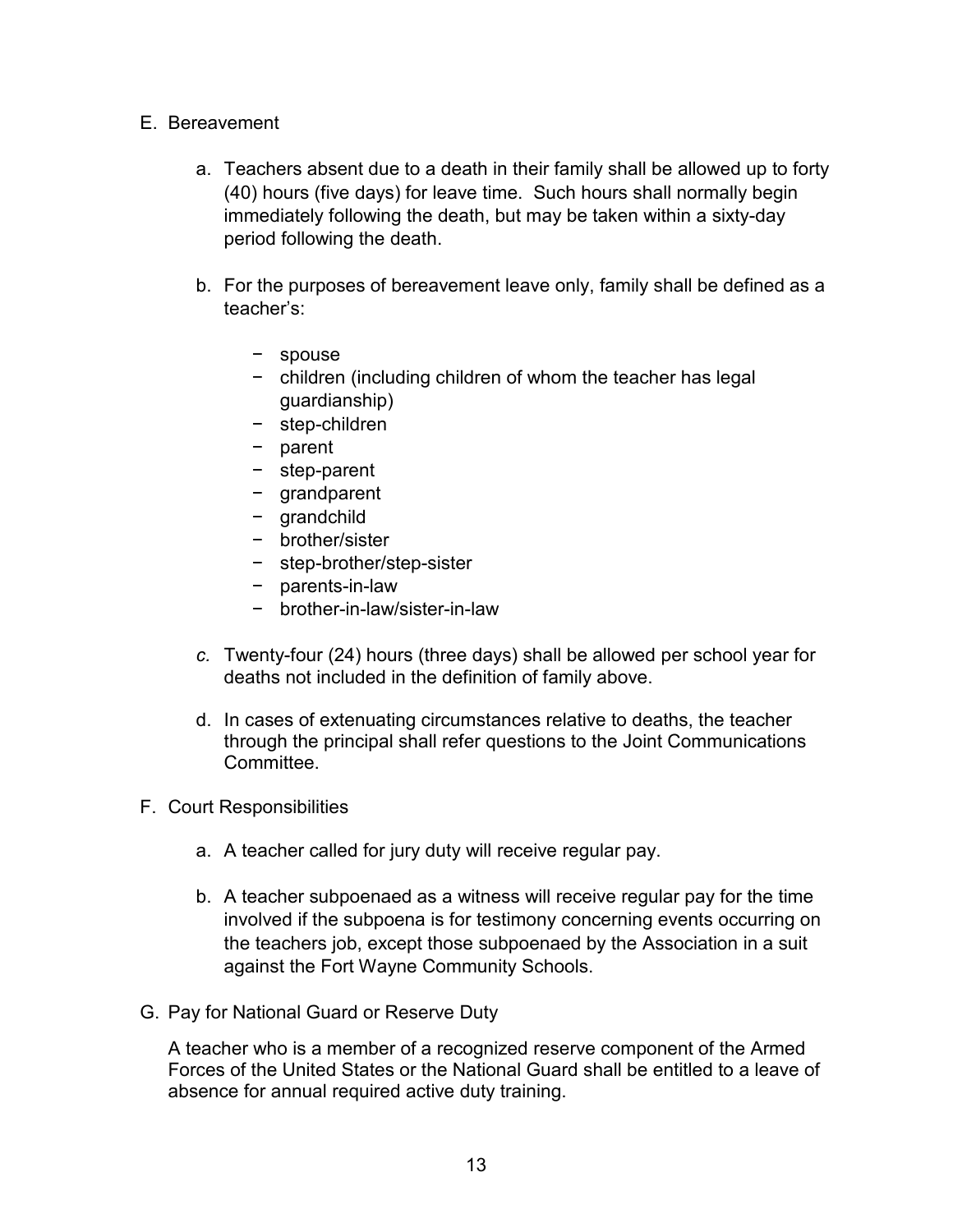A teacher shall be paid at the regular rate of pay for a period not to exceed 120 hours (fifteen (15) days) each school year. It shall be the obligation of the teacher to furnish acceptable evidence of training time and payment therefore to the payroll department and to reimburse the District for the amount of payment.

- <span id="page-13-1"></span><span id="page-13-0"></span>H. Pregnancy and Parental Leave
	- a. Childbirth
		- i. Paid leave for childbirth
			- 1. Pregnancy of the teacher and childbirth. Pregnancy of the teacher is considered a period of temporary physical disability entitling teachers to use their accumulated personal illness or personal business hours for paid leave. Additionally, teachers who participate in the Sick Leave Bank may use hours from the Bank if otherwise eligible.
			- 2. Birth of a teacher's child. For the birth of a teacher's child other than by pregnancy of the teacher, twenty-four hours (three days) paid leave shall be available to take immediately following the birth of the child if all family illness and/or personal business hours have been used.
	- b. Adoption
		- i. Paid Leave for Adoption. Teachers may use their accumulated personal business hours for paid leave for the adoption of a child by a teacher. Additionally, teachers are eligible for up to forty (40) hours (five days) of paid leave for adoption after they have used their personal business days.
- <span id="page-13-3"></span><span id="page-13-2"></span>I. Association Leave

The Association, through its president, shall be granted 200 hours (25 days) of paid leave each school year to be used for Association activities.

- <span id="page-13-4"></span>J. Paid Professional Leave
	- a. Whenever the District requires a teacher to attend a professional learning conference or event during the school day, the teacher will be given paid professional leave. Expenses, if any, will be reimbursed in accordance with District policy.
	- b. Speech Language Pathologist Certification. Speech Language Pathologists may attend the ASHA State Convention on a two-year rotation with 48 hours (two days) of paid leave in order to satisfy state and federal licensure requirements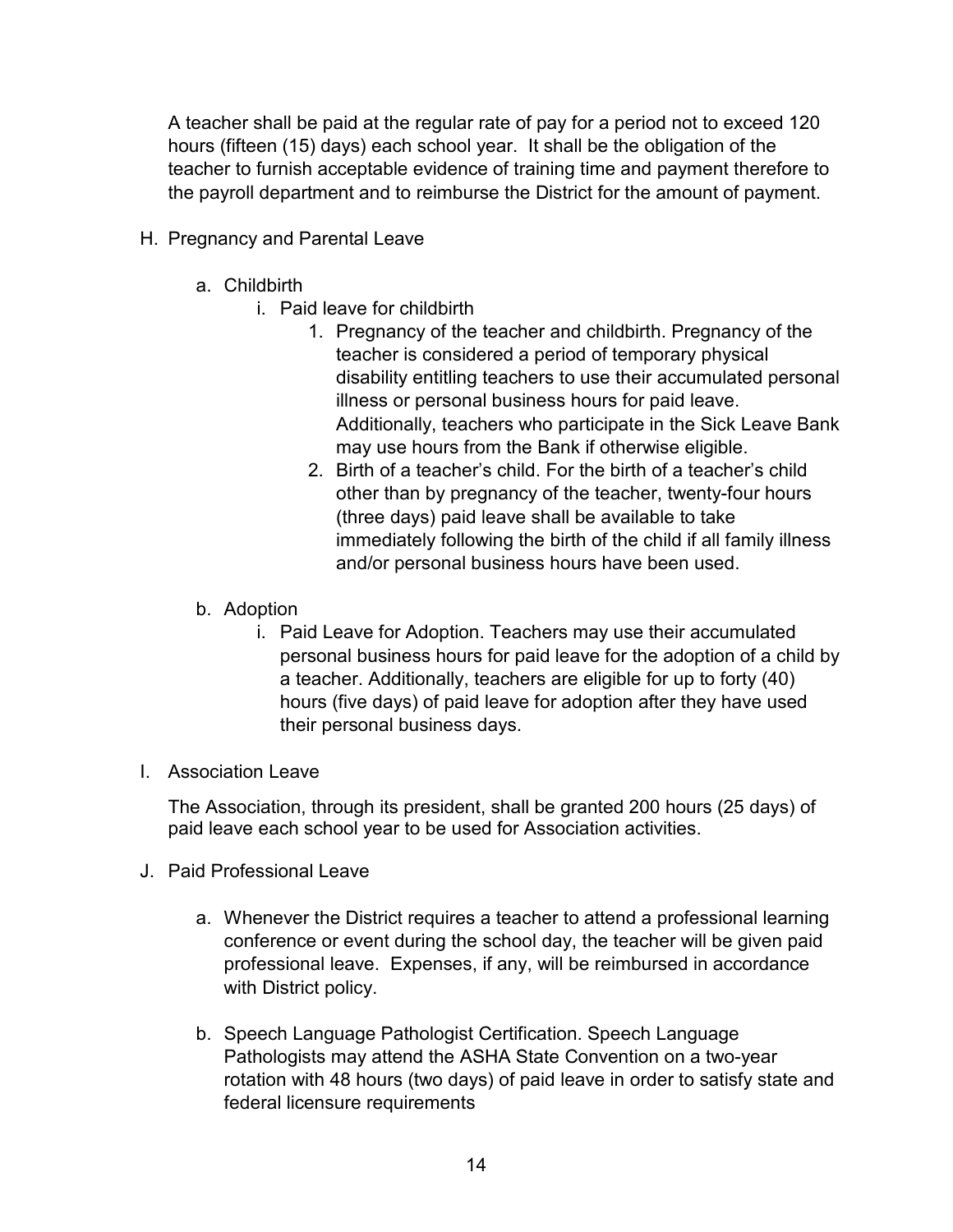<span id="page-14-0"></span>K. Reimbursement for Unused Leave

Teachers may return to the Corporation any unused personal illness, family illness, or personal business hours subject to the following terms:

- a. Reimbursement shall be paid for increments of eight hours, in the form of a stipend at \$40 per eight hours (1 day).
- b. The stipend payment shall be made annually in June at the end of each school year.
- c. Teachers who retire in the middle of a school year must return the appropriate form to HR by their last day of employment. They shall be reimbursed for unused hours within one calendar month.
- d. Teachers who are terminated or resign prior to the last day of school are not eligible for reimbursement for unused leave.
- e. The maximum number of hours for which a teacher may seek reimbursement is 120 hours per school year with a maximum of 80 personal illness hours (10 days), 24 family illness hours (3 days), and 16 personal business hours (2 days).
- f. Hours reimbursed will not be credited to the maximum accumulation for each category of leave.
- g. Teachers who:
	- i. Provide official retirement notification by February 1;
	- ii. complete the school year; and
	- iii. use five percent (5%) or less of their accumulated benefit days in the retirement year

will be paid five (5) percent of that teacher's individual base salary to be paid following completion of the school year. Donation of a day to the Sick Bank by a retiring teacher does not constitute the use of that day for purposes of the five (5) percent additional payment. All payments to be paid as wages on the employee's final pay; however, employees may elect to make a lump sum wage deferral to an existing 403(b) account on their final pay by submitting a special election form to Human Resources by the last teacher workday of the school year.

<span id="page-14-1"></span>L. FWEA President

Upon request by FWEA, the FWEA President shall be released by the School Board from their teaching assignment to carry out the duties of President. FWEA shall pay the President's appropriate salary and the School Board provide the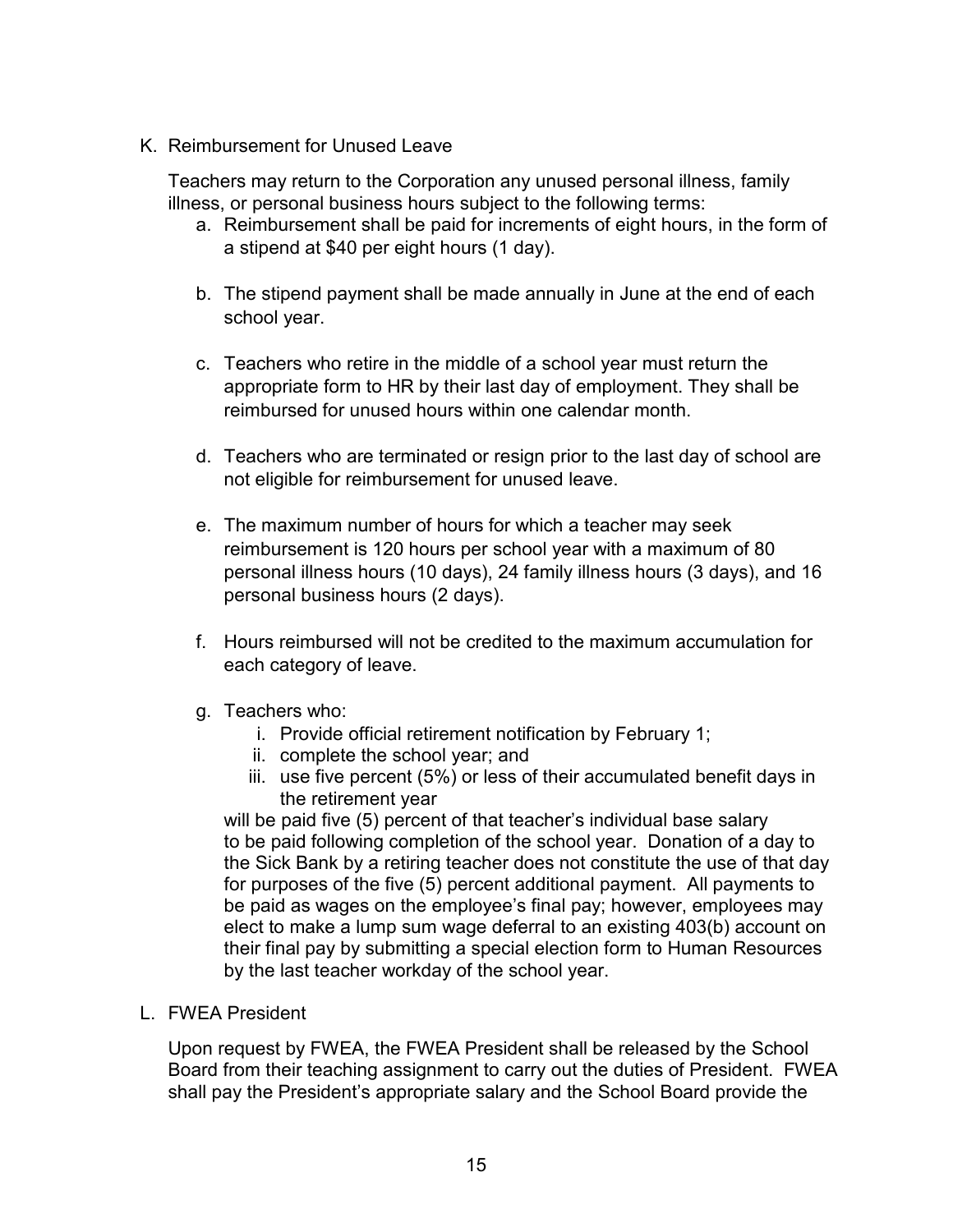President with insurance, fringe benefits and all other rights equivalent to a fulltime teacher provided in the contract. At the conclusion of the term in office, the President shall return to his/her former teaching assignment. Upon return to a teacher position following any full-time release for the

Association President, the base salary of the returning President shall be set at an amount which would include any base pay increases for which the President would have been eligible had the President not been released.

#### <span id="page-15-0"></span>M. Sick Bank

The Sick Leave Bank is a program where regular-contract teachers contribute personal illness or business hours to a bank, to use if their individual personal illness and business hours are exhausted and they experience a long-te**r**m illness or surgery. Teachers may join the Sick Leave Bank only during an openenrollment period**.**

Human Resources shall send the Sick Leave Bank Letter to all teachers reminding them of the Sick Leave Bank policies set forth herein within the first thirty (30) workdays of each school year. The open-enrollment period is defined as two weeks immediately following the date the Sick Bank Letter is sent, or for newly-hired teachers, the teacher's first thirty (30) days of employment. During open-enrollment, every eligible teacher will be given the opportunity to participate in the Sick Leave Bank by contributing eight (8) hours from their sick leave allotment. Only participants in the Bank are eligible for access to Bank hours. Any teacher in need of additional sick leave hours may apply to the Joint Sick Leave Committee for consideration of the request. The criteria that must be met by the teacher applying for Sick Leave Bank hours are:

- a. Teachers must have exhausted all of their personal illness and business hours before they request hours from the Sick Leave Bank;
- b. In order to be eligible to use Sick Leave Bank hours, teachers shall have been absent due to personal illness at least ten (10) consecutive school days immediately prior to the day they request hours from the Sick Leave Bank**.** If all benefit days have been exhausted, teachers will not be paid until they accumulate ten (10) consecutive school day absences at which time Sick Leave Bank would begin;
- c. The Sick Leave Bank hours requested shall apply to days prior to the date when the teacher's long-term disability insurance could or would commence, and
- d. The Sick Leave Bank hours shall take effect immediately following the exhaustion of the teacher's personal sick leave and personal business providing the above conditions have been met.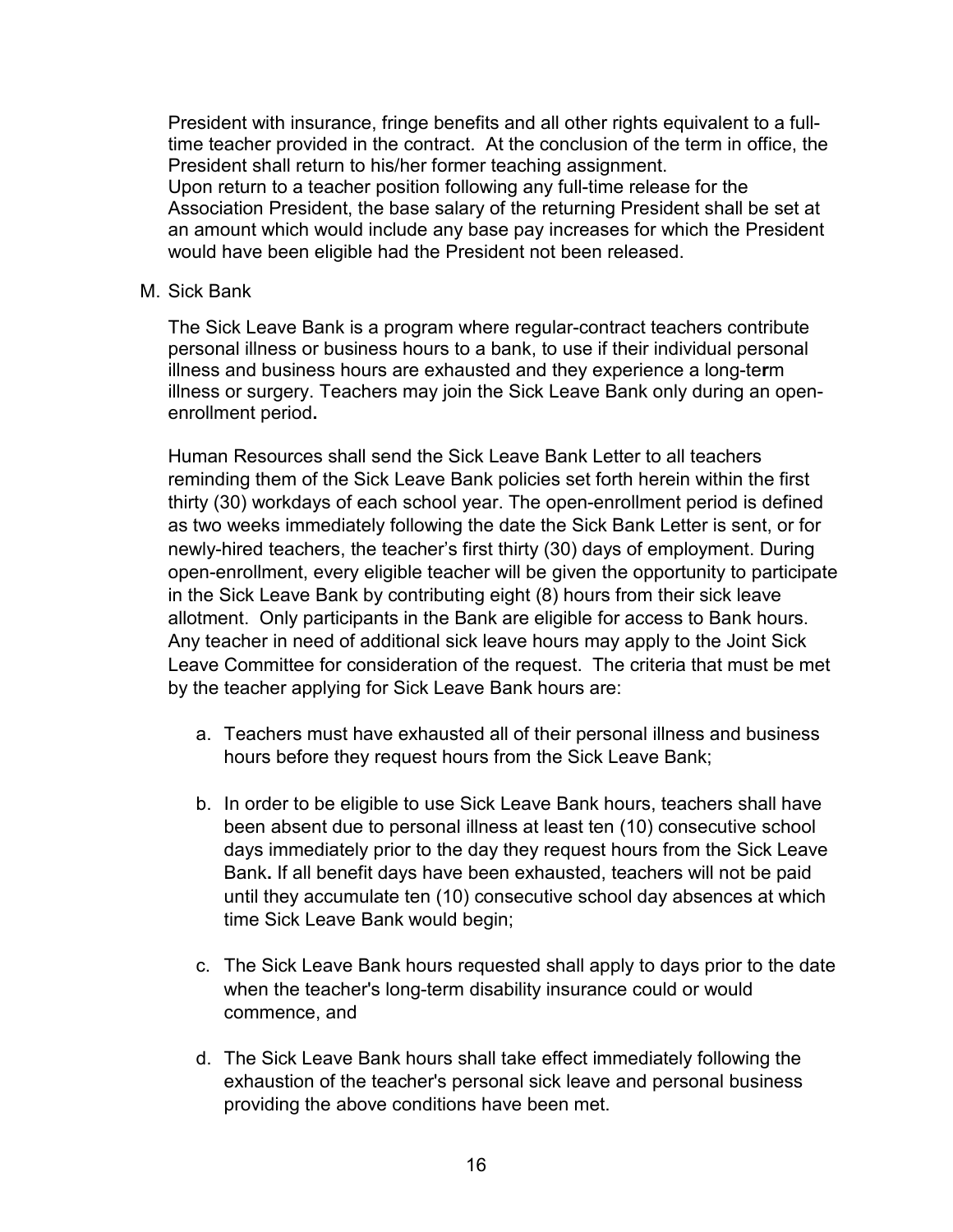e. Teachers must submit a letter to Human Resources requesting Sick Leave Bank hours along with a medical document from their doctor stating the reason for the request.

The Joint Sick Leave Committee consisting of the Director of Human Resources or designee and the Association President or designee shall administer the Sick Leave Bank.

The Board will provide the Joint Sick Leave Committee with accurate accounting of the number of hours and the names of participating teachers in the Sick Leave Bank as requested by the Joint Sick Leave Committee.

Any hours left over at the end of the school year shall carry over to succeeding years.

Teachers with six or more FWCS contracts will be provided a maximum of 320 hours from the Sick Leave Bank. Teachers with less than six FWCS contracts will be provided a maximum of 160 hours from the Sick Leave Bank.

Temporary and substitute teachers are not regular-contract teachers and are not eligible for participation in the Sick Leave Bank.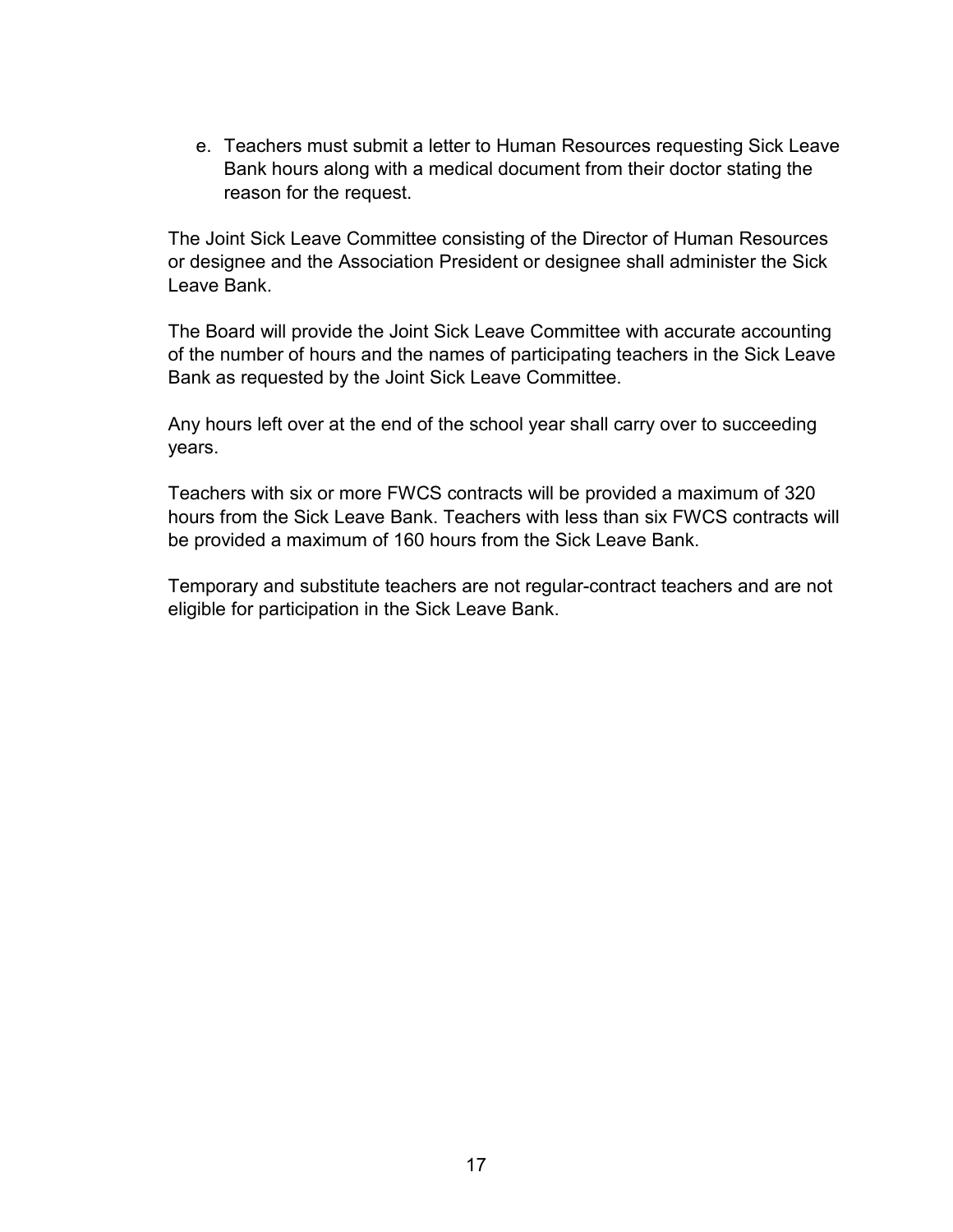<span id="page-17-1"></span><span id="page-17-0"></span>A. General Statement

The exact benefits provided and effective dates of group coverage under insurance plans negotiated between the Board and the Association are set forth in policies and individual booklets which become a part of this contract by reference.

- <span id="page-17-2"></span>B. Group Health Benefits
	- a. A full-time teacher is eligible to receive group health benefits provided by the benefit plans of the Corporation. Those employed as of December 31, 2011 may continue in the current PPO plan (the "Buy-Up Plan"). Those employed after December 31, 2011 may enroll in the corporation's revised PPO plan (the "Core Plan") or in the Corporation's High Deductible Health Plan (the "High Deductible Plan"). The Corporation shall pay 80% of the cost of the Core Plan. The balance of any cost shall be paid by the employee.
	- b. Employees and eligible dependents on the Comprehensive Major Medical plan will also have use of the two FWCS Health and Wellness Centers. The clinics offer appointments with a doctor, physician assistant or nurse practitioner for health issues, blood draws, prescription refills and wellness coaching.
	- c. In the event two employees are married and both spouses are employed by FWCS and eligible for health benefits, they are ineligible for single plans and must select one employee/spouse or employee/family plan.
	- d. An annual open enrollment period will be held each fall based on Affordable Care Act (ACA) requirements.
	- e. Eligible children of retired teachers shall have the opportunity to continue coverage in the Core Plan or High Deductible Plan at their own expense through COBRA until said children are ineligible for coverage.
	- f. Eligible family members of deceased teachers shall have the option of continuing in the Core Plan or High Deductible Plan at his/her own expense through COBRA until coverage eligibility ends.
	- g. The spouse of a retired teacher shall be eligible to continue in the Core Plan at his/her own expense until eligible for Medicare.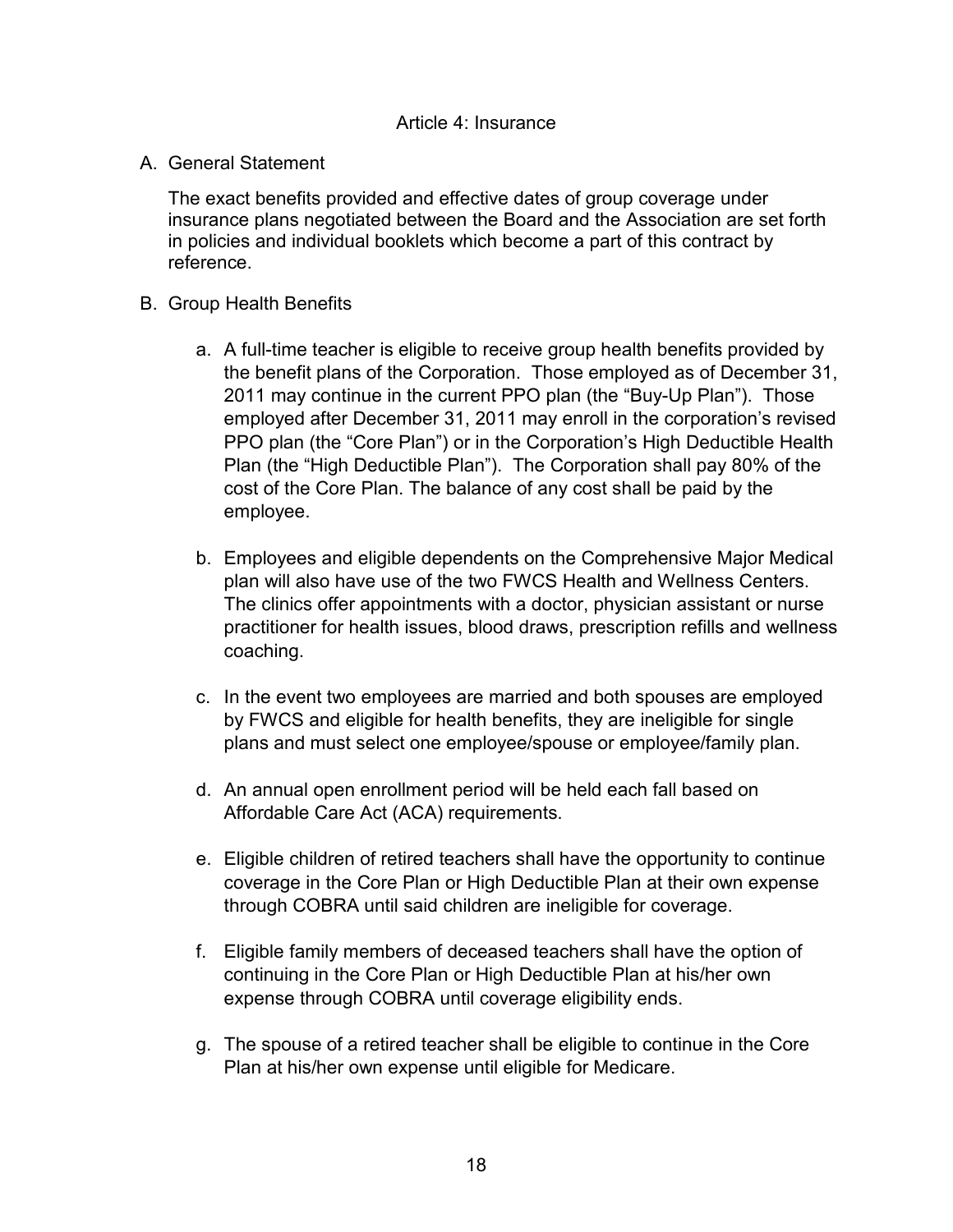- h. Spouses of employees hired after January 1, 2014, who are eligible for health insurance coverage from their own employer are not eligible for Corporation group health benefits.
- i. Any teacher who will have reached fifty-five (55) years of age on or before the employee's retirement date but who will not be eligible on that date for Medicare coverage as prescribed by 42 U.S.C. 1395 et seq., and who will have completed fifteen (15) years of creditable employment with Fort Wayne Community Schools shall be eligible to continue health insurance in the Core Plan or High Deductible Plan without the HSA contribution until eligible for Medicare.
- <span id="page-18-0"></span>C. Group Term Life Insurance

A full-time teacher is eligible to receive convertible term life insurance in an amount equal to two times his/her gross contracted salary with the cost borne by the Board.

<span id="page-18-1"></span>D. Liability Insurance

The Board shall provide comprehensive general liability insurance for both bodily injury and property damage covering all teachers while performing normal work assignments. The Board purchases automobile liability insurance for all owned, non-owned, and hired vehicles for accidents for which they may become liable.

The Board shall provide liability insurance for any teacher who in the course of his/her employment obligations transports students, including members of athletic teams, in the teacher's private motor vehicle. Such liability coverage shall be secondary to the employee's personal liability coverage.

<span id="page-18-2"></span>E. Section 125 Flexible Benefit Plan

Section 125 Flexible Benefit Plans will be offered to all bargaining unit members on a yearly basis in compliance with Internal Revenue Service regulations. The Administration shall assure this option through payroll deduction.

<span id="page-18-3"></span>F. Employee Assistance Program

An Employee Assistance Program will be available to all bargaining unit members and their eligible dependents. This program shall be evaluated annually. Additional information regarding this program is available through Human Resources.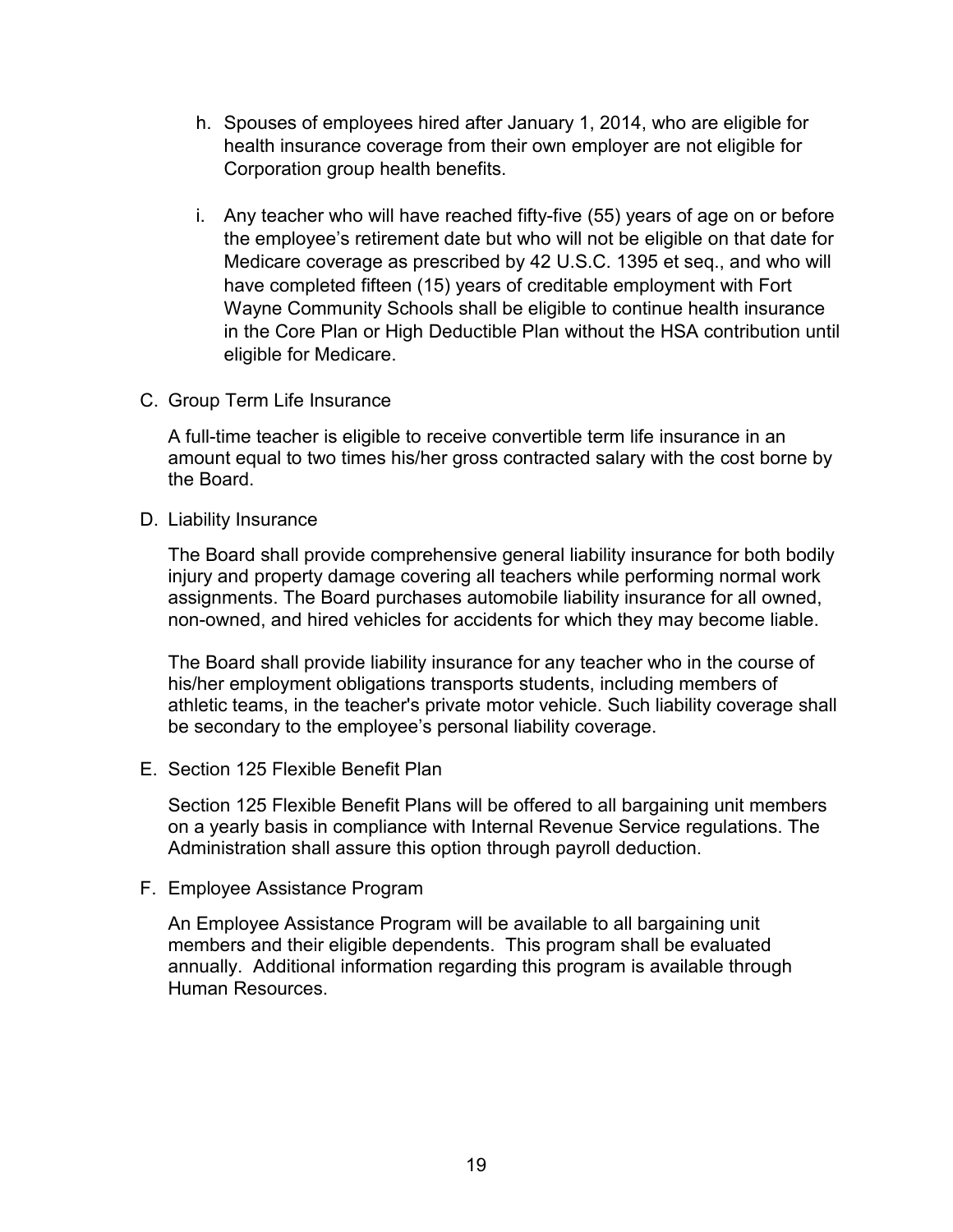## <span id="page-19-0"></span>G. Disability Insurance

A full-time teacher shall receive a long-term disability insurance policy which includes benefits of 66 2/3 percent earnings after the later of any accumulated sick leave or 180 calendar days of disability and continuing during disability with such limits as described in the LTD benefit plan document. The Corporation shall pay the premium.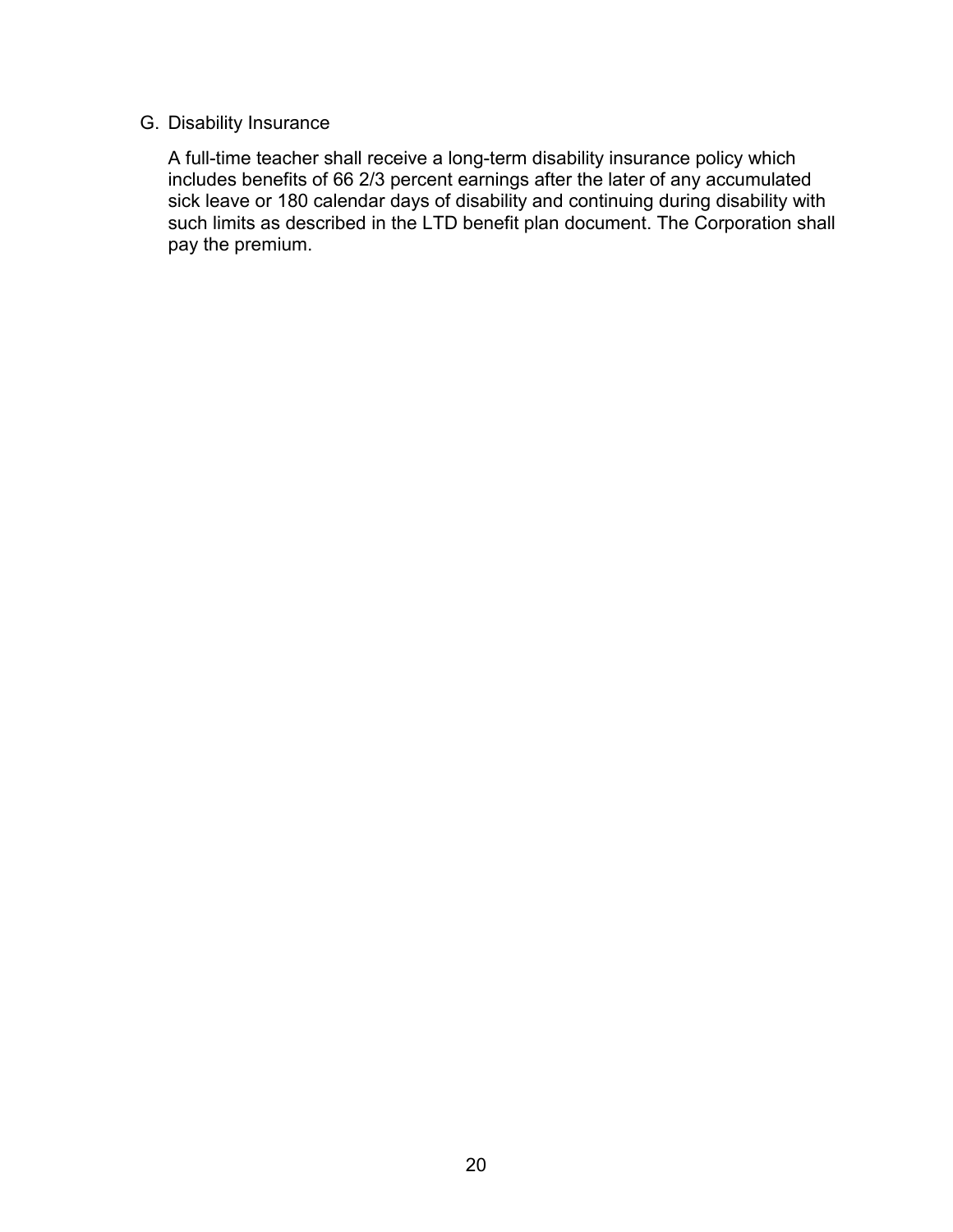#### Article 5: Retirement

<span id="page-20-0"></span>Savings 401 (a) Annuity Plan

The School Corporation shall establish a qualified retirement plan as described in section 401(a) of the Code.

A retirement match will only be available if included in a Board approved budget. The Board agrees to annually match up to 1.0% of each teacher's indexed salary (the salary listed on the teacher's contract before additional compensation) into each individual's separate 401(a) account, if that individual has deposited an equal amount into his/her own 403(b) account or as excess deposits to his/her TRF account in accordance with their rules and regulations. The Board shall deposit its annual contribution on or before July 10 of each year, based on employee deposits the prior fiscal year (July 1 – June 30). There will be no commingling of accounts and each employee may determine how his/her account shall be invested among the investment options made available by the investment vendor for the 401(a) Plan.

Each bargaining unit member is immediately vested in these individual 401(a) accounts upon signing his/her 6<sup>th</sup> contract with the Board. Forfeitures will be returned to the Board as an offset to future Board contributions.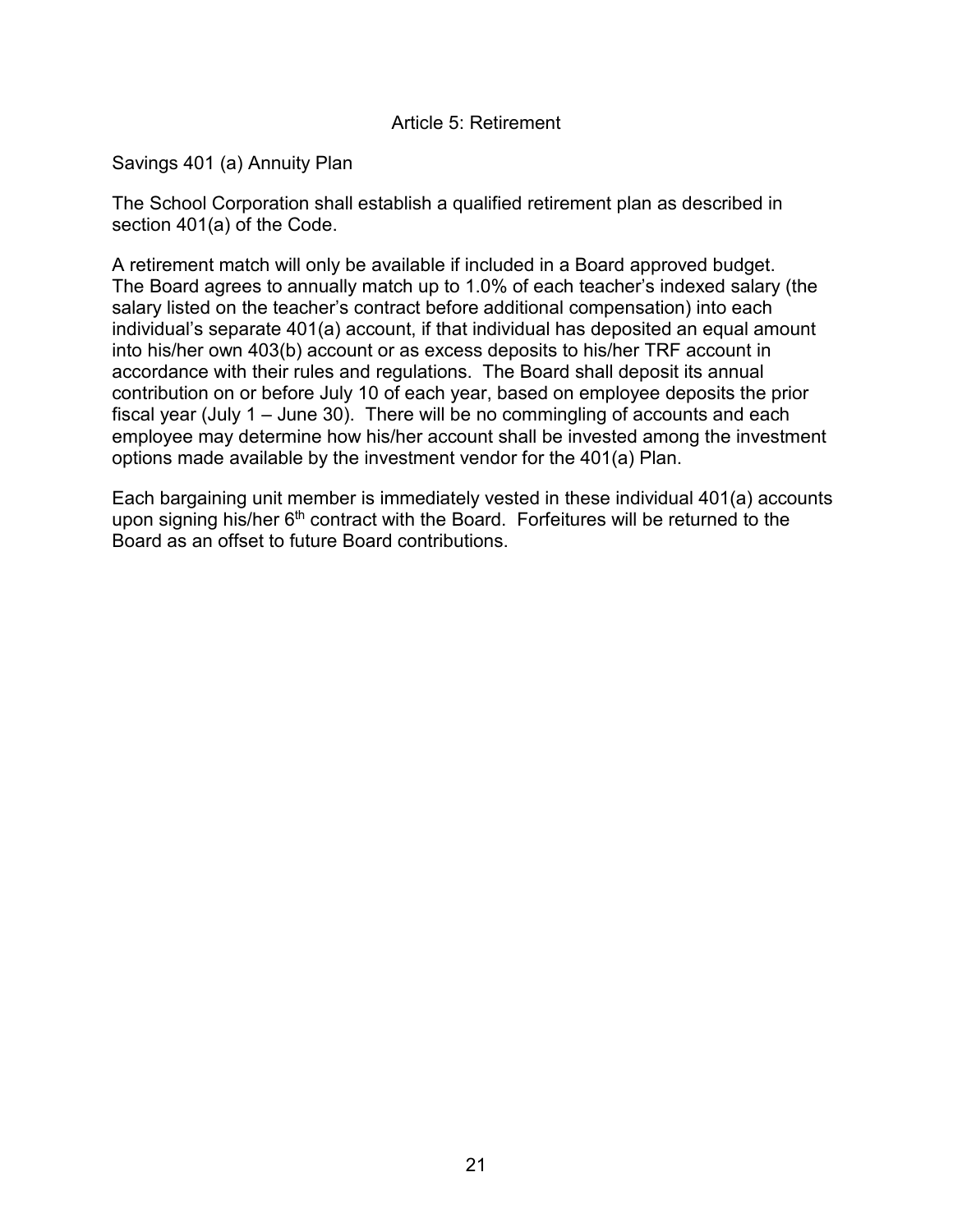#### Article 6: Compensation

- <span id="page-21-2"></span><span id="page-21-1"></span><span id="page-21-0"></span>A. Compensation Model
	- a. Eligibility for Salary Increases

Teachers who receive a Final Summative Rating of ineffective or improvement necessary from the previous school year and teachers who negatively affect student achievement and growth are ineligible for salary increases and will remain at their current salaries.

<span id="page-21-3"></span>b. Salary Increase Factors

Increases or increments in a local salary range will be based upon a combination of the following factors from IC 20-28-9-1.5(b):

- i. Education. The first year of possessing a content-area master's degree from an accredited college or university.
- ii. Evaluation. The results of an evaluation conducted under IC 20-28- 11.5. The Board employs the System of Support, as defined above, to evaluate teachers.
- iii. Academic Needs. The need for teachers to transition to a new compensation schedule for staff retention.
- <span id="page-21-4"></span>c. General Provisions
	- i. Fort Wayne Community Schools shall make the annual Indiana State Teachers' Retirement Fund contribution of 3 percent for all teachers in the bargaining unit covered by this Master Contract.
	- ii. All participants in the High Deductible Health Plan shall be given an HSA contribution, made quarterly and prorated, of a maximum of \$1000 single plan and \$2000 for all other plans for plan years 2021 and 2022.
	- iii. The individual teacher is responsible for keeping licenses current and renewed when due, and for securing proper certification of outside teaching experience, military service, and cumulative sick leave for submission to the Human Resources department. Any teacher whose license is not current at the beginning of a school year will be placed on substitute-teacher pay as of the first teacher work day; upon attainment of renewal, regular-teacher pay shall commence, with no retroactive pay for the period of time when the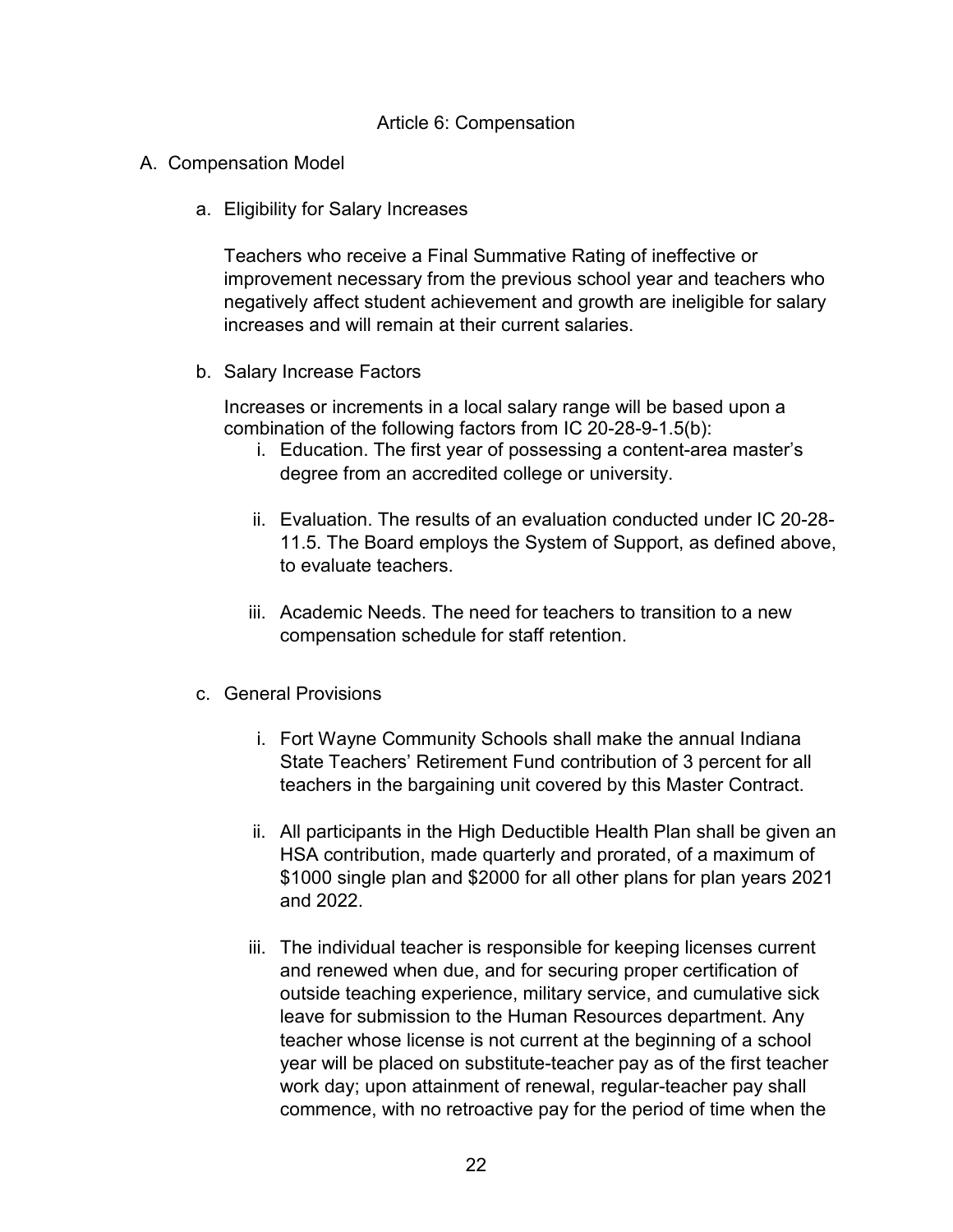teacher's license had lapsed. A teacher whose license is not current is not eligible for benefits until his or her license is restored.

- <span id="page-22-0"></span>B. Teacher Starting Salaries
	- a. 2021-22 School Year:
		- i. Teachers with a Workplace Specialist License or a Bachelor's degree with valid licensure: \$42,306.00.
		- ii. Teachers with a Master's degree and valid licensure: \$42,584.00.
	- b. 2022-23 School Year:
		- i. Teachers with a Workplace Specialist License or a Bachelor's degree with valid licensure: \$43,998.00.
		- ii. Teachers with a Master's degree and valid licensure: \$44,287.00.
	- c. Teachers new to the District with prior teaching experience shall receive a starting salary comparable, in the opinion of the Superintendent or designee, to current teaching employees with similar experience.
	- d. New hires in hard-to-fill positions may receive a salary or other recruiting compensation in an amount determined by the Superintendent or designee, if possible after consultation with the Association in the Joint Communications Committee.
	- e. The Superintendent's discretion to set new hire salaries is limited to the established salary range.
- <span id="page-22-1"></span>C. Salary Range

The salary range for all teachers (from the 2019-21 Master Contract) prior to any increases was \$40,679.00 to \$71,496.00.

The salary range for all teachers after transitioning to the 2021-22 Salary Schedule is \$42,306.00 to \$74,356.00.

The salary range for all teachers after transitioning to the 2022-23 Salary Schedule is \$43,998.00 to \$77,330.00.

- <span id="page-22-2"></span>D. Compensation Schedules
	- a. The 2021-22 and 2022-23 Compensation Schedules can be found in Appendix A.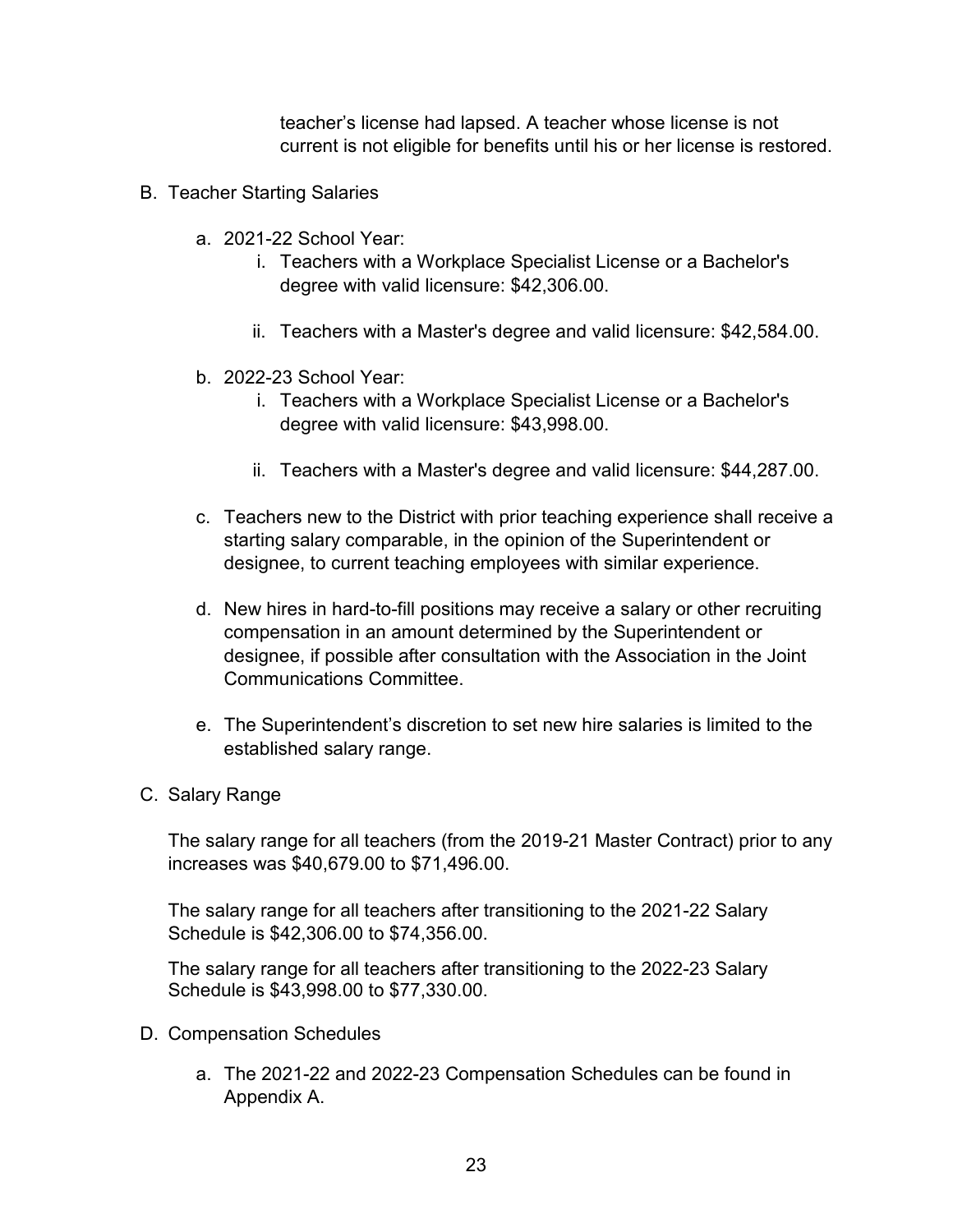- b. Schedule Transitions. Increases in teacher salaries that occur in transition to the 2021-22 and 2022-23 Compensation Schedules are based on academic needs. Teachers who are eligible to transition will remain on the same row and column.
- c. Salary Progression.
	- i. Advancing Rows. All teachers who satisfy the evaluation factor will advance one row on the Schedule.
	- ii. Advancing Columns. Teachers on the Workplace Specialist/Bachelor's Column who satisfy the education factor will advance to the Master's Column in addition to advancing a row.
	- iii. The salary increase for teachers who advance both one column and one row on the 2021-22 Compensation Schedule will total \$1,500.00; that is \$1,222.00 for advancing one row and \$278.00 for advancing one column; evaluation = 81%, education = 19%.
	- iv. The salary increase for teachers who advance both one column and one row on the 2022-23 Compensation Schedule will total \$1,560.00; that is \$1,271.00 for advancing one row and \$289.00 for advancing one column; evaluation = 81%, education = 19%.
- <span id="page-23-0"></span>E. Redistribution

Any funds otherwise allocated for teachers who were rated ineffective or improvement necessary will be equally redistributed to all teachers rated effective or highly effective. The redistribution will be in the form of a stipend that will be paid at the end of the school year.

<span id="page-23-1"></span>F. Dual Credit Certification

Teachers who

- a. are currently teaching or are scheduled by FWCS to teach a dual credit course at FWCS during any school year; and
- b. are required to complete additional coursework to continue or begin teaching a dual credit course at FWCS; and
- c. have not completed the additional coursework that is required to teach the dual credit course prior to the 2021-22 school year; and
- d. complete the additional coursework prior to June 30, 2023.

will receive a one-time \$3,500.00 stipend within thirty (30) days of proof of credits received for the completed coursework by submission of a transcript.

<span id="page-23-2"></span>G. Pay for Ancillary Duties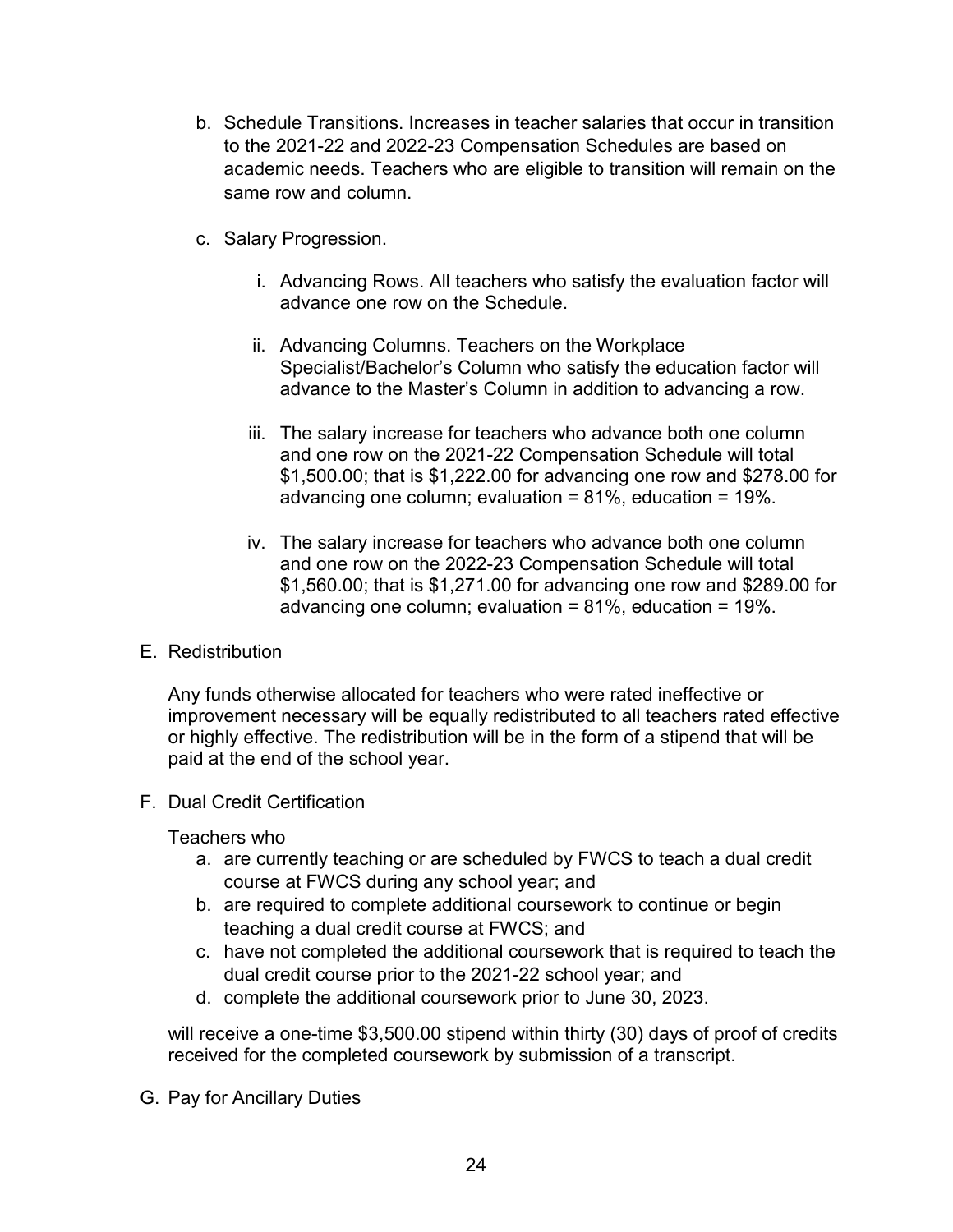#### <span id="page-24-0"></span>a. Teacher Travel

Any teacher required to travel as a regular practice to two buildings per day, including work-oriented study and community-based teachers, in his/her teaching assignment shall receive an additional \$2,050 per school year. Interdisciplinary Cooperative Education (ICE) Teachers working out of high schools shall receive \$2,050 per school year. Those working out of the Career Center and also teachers traveling to more than two buildings on a regular basis shall be compensated \$3,050 per school year. The amount will be prorated at the rate of one-fifth of the total amount for each day of the week in which the teacher travels. The travel pay shall be paid through payroll. This is the total compensation for the personal use of their vehicle – not in addition to mileage.

Elementary Special-Area Liaisons are eligible for mileage reimbursement on travel days consistent with District policy.

<span id="page-24-1"></span>b. Curriculum Development

Any teacher who is contracted for curriculum development work for the Fort Wayne Community Schools either during the school year after normal school hours, or during the summer, shall be paid an hourly rate of \$30.00.

- <span id="page-24-3"></span><span id="page-24-2"></span>c. In-Service Professional Learning – Teacher
	- i. Presenter Rate: Teacher's hourly rate (presentation time only plus one hour)
	- ii. Participant Rate: \$25.00 per hour rate

<span id="page-24-4"></span>Pay shall be computed to the nearest fifteen (15) minutes based on the actual time in attendance. This provision shall not require in-service to be paid, but shall only establish the rate at which paid in-service is compensated.

<span id="page-24-5"></span>d. Non-Supplemental Contract Work

Compensation for non-supplemental contract work and enrichment programs will be \$30.00 per hour.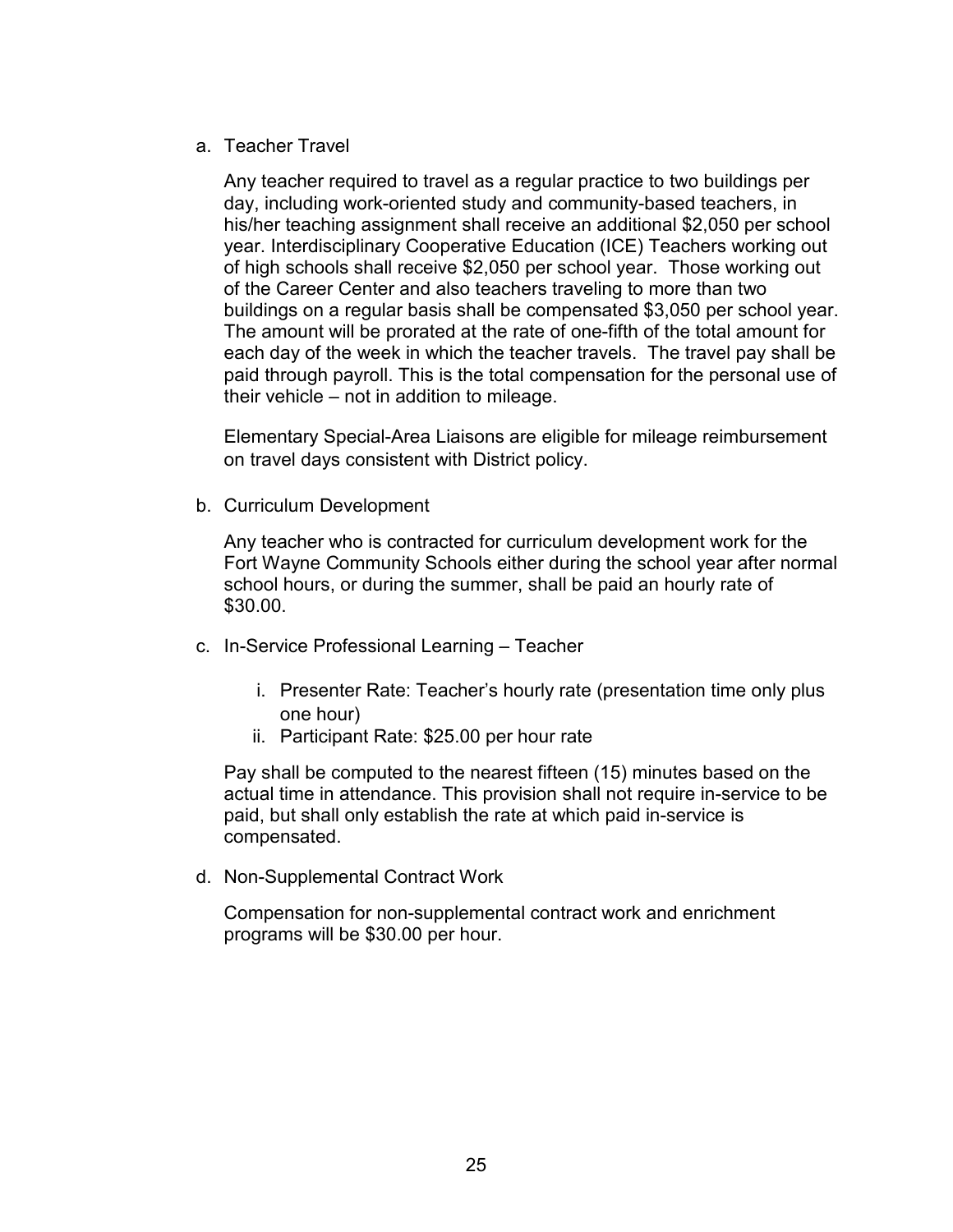- <span id="page-25-0"></span>e. Compensation for Class Coverage
	- i. Pilot

This is a pilot program for the 2021-22 and 2022-23 school years only. The parameters of this pilot program were not bargained, and are included for informational purposes only.

ii. Absence Requirement

Teachers will only receive compensation for classroom coverage if the teacher for whom they are covering is designated as absent – out for at least four hours (one half day).

iii. Loss of Preparation Time

Teachers will receive compensation when they give up Districtdesignated preparation periods (planning time) for class coverage due to the absence of another teacher.

- 1. Coaches and interventionists will only receive compensation for classroom coverage if they cover another teacher's class for an entire school day, such that they lose their preparation time.
- 2. Co-teachers will not receive compensation for classroom coverage when their co-teachers are absent, unless the coverage requires the teachers to lose their planning periods.
- 3. In combined classes at New Tech Academy, if one of the teachers is absent and a substitute teacher is not available, the teacher who covers the entire class will receive compensation.
- 4. Special-area teachers will be compensated the same as any other teacher when they cover for a special area teacher who is absent and students are split among specials.
- iv. Splitting Classes

Teachers will receive additional compensation when principals place additional students in their classes, due to the absence of another teacher. When a principal splits a class of students among two or more teachers, FWCS will equally divide compensation among the covering teachers per parameters established by the District, which were not bargained.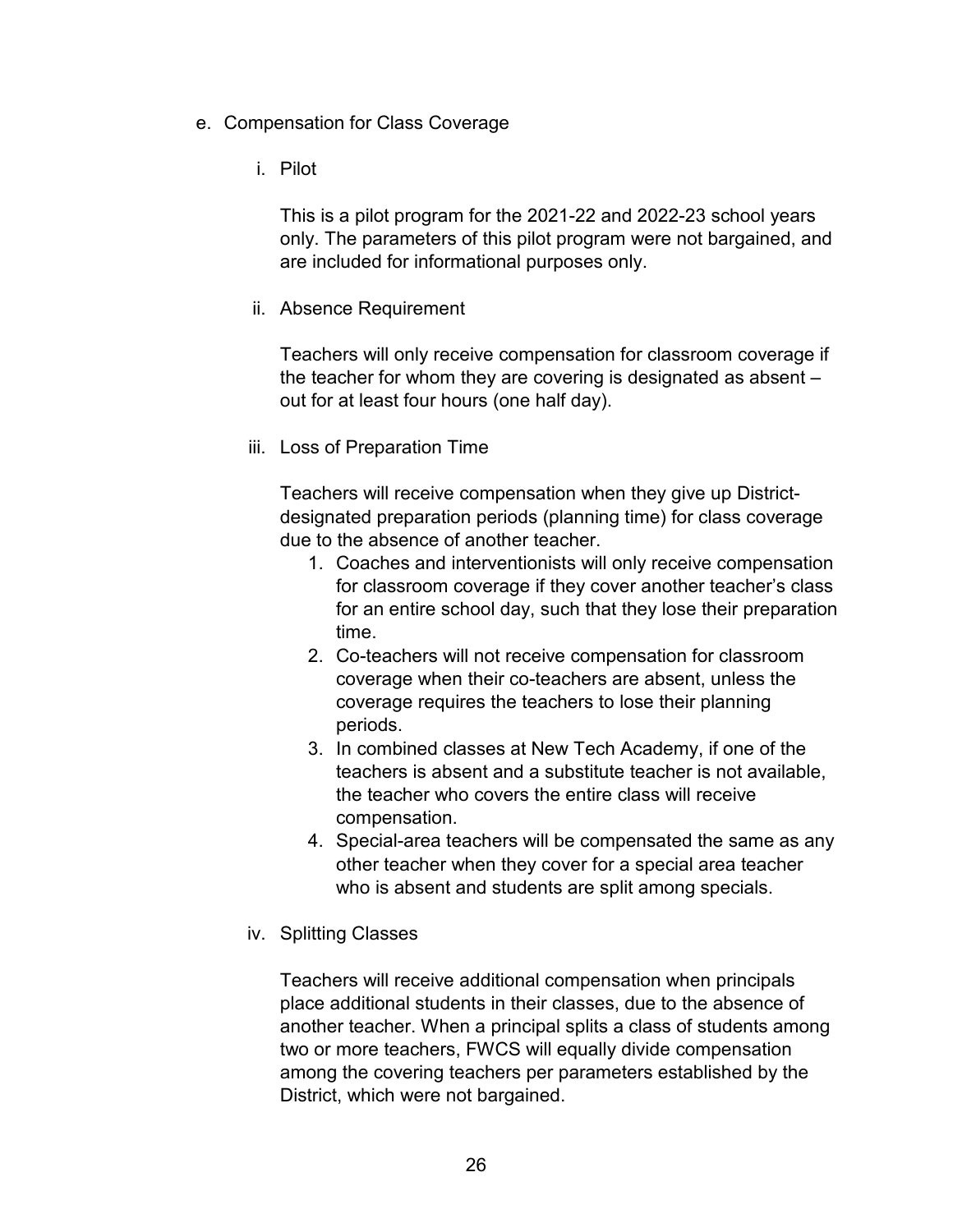v. Compensation

Time accumulated during a school year will only be paid in fourhour increments. Teachers will receive \$57.50 per four-hour increment. Time accumulated will round down to the nearest fourhour increment. Any amount of time accumulated during a school year less than four hours will not qualify for reimbursement.

vi. Payment

Compensation for class coverage will be paid in June at the end of the school year. Only teachers who remain employed on the last day of the school year are eligible to receive compensation for accumulated classroom coverage.

<span id="page-26-0"></span>f. Cocurricular and Athletic Positions

Stipends paid for cocurricular and athletic positions can be found in Appendix B.

These positions are held at the will of the Board. In the event that a season or activity is cancelled, shortened or modified in any way due to any cause beyond the control of the Board (including but not limited to acts of God, accidents, riots, war, terrorist act, epidemic, pandemic, quarantine, natural catastrophes, governmental acts of omissions, changes in laws or regulations, national strikes, fire or explosion) the Board may elect to stop or make partial payment of cocurricular and athletic stipends at its sole discretion.

If separate pay is to be divided between two or more individuals, it must be divided into 25% increments. This language illustrates how the belowreferenced bargainable wages may be divided. The number of positions was not bargained.

<span id="page-26-1"></span>g. Kindergarten Conferences

All kindergarten teachers shall be paid a \$200.00 stipend for conferences to meet new students and their parents.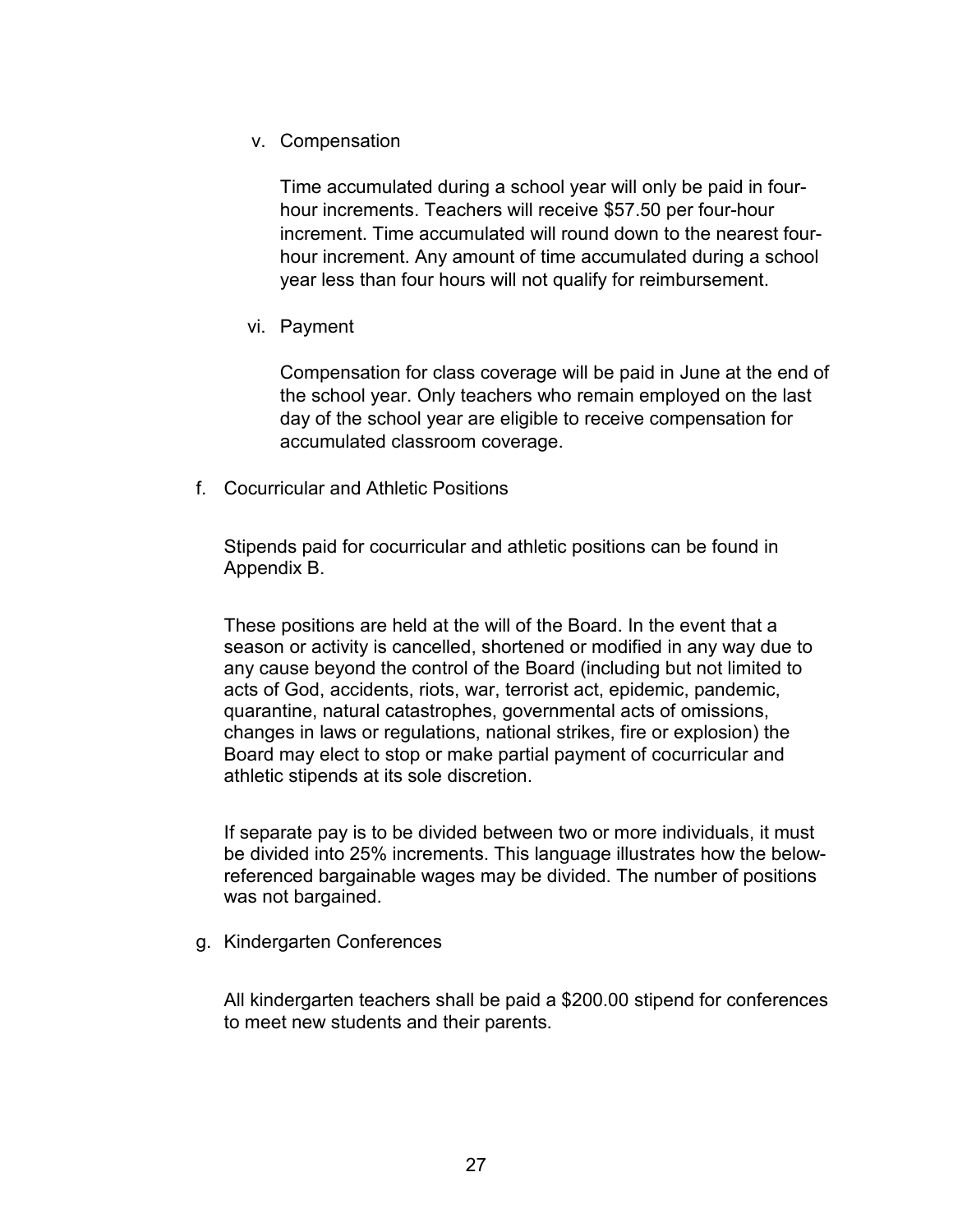<span id="page-27-0"></span>H. Pay for Athletic or Cocurricular Events

Teachers who work a particular job outside of their official workday, shall be compensated at the following rates:

| Tournament (per game)                                          | \$25 |
|----------------------------------------------------------------|------|
| Reserve or Varsity game                                        | \$25 |
| <b>Reserve and Varsity</b>                                     | \$40 |
| <b>Varsity and Varsity</b>                                     | \$50 |
| Supervisor (in absence of AD)                                  | \$50 |
| Technology/Streaming (at participating secondary schools) \$50 |      |

Compensation for athletic or cocurricular events must be approved by an Athletic Director or Principal. Pay for athletic or cocurricular event work shall take place each pay day.

- <span id="page-27-1"></span>I. Payroll Deductions
	- a. Deductions for school-year teachers for daily absences not covered by provisions listed under Article 3 shall be made at the daily rate as appropriate of the contracted salary.
	- b. Payroll deductions for teachers are limited to the following:
		- i. Federal Income Tax
		- ii. State Income Tax
		- iii. FICA (Social Security and Medicare)
		- iv. Optional employee ISTRF Contributions
		- v. Group Health Benefits
		- vi. Short term disability carrier
		- vii. Life Insurance
		- viii. Credit Union
		- ix. United Way
		- x. County Tax (if applicable)
		- xi. Section 125
		- xii. Arts United
		- xiii. Garnishments
		- xiv. Child Support
		- xv. Pre-employment expense
		- xvi. Critical illness insurance
	- c. Teachers may authorize reductions for tax-sheltered annuities quarterly or within 30 days of initial employment.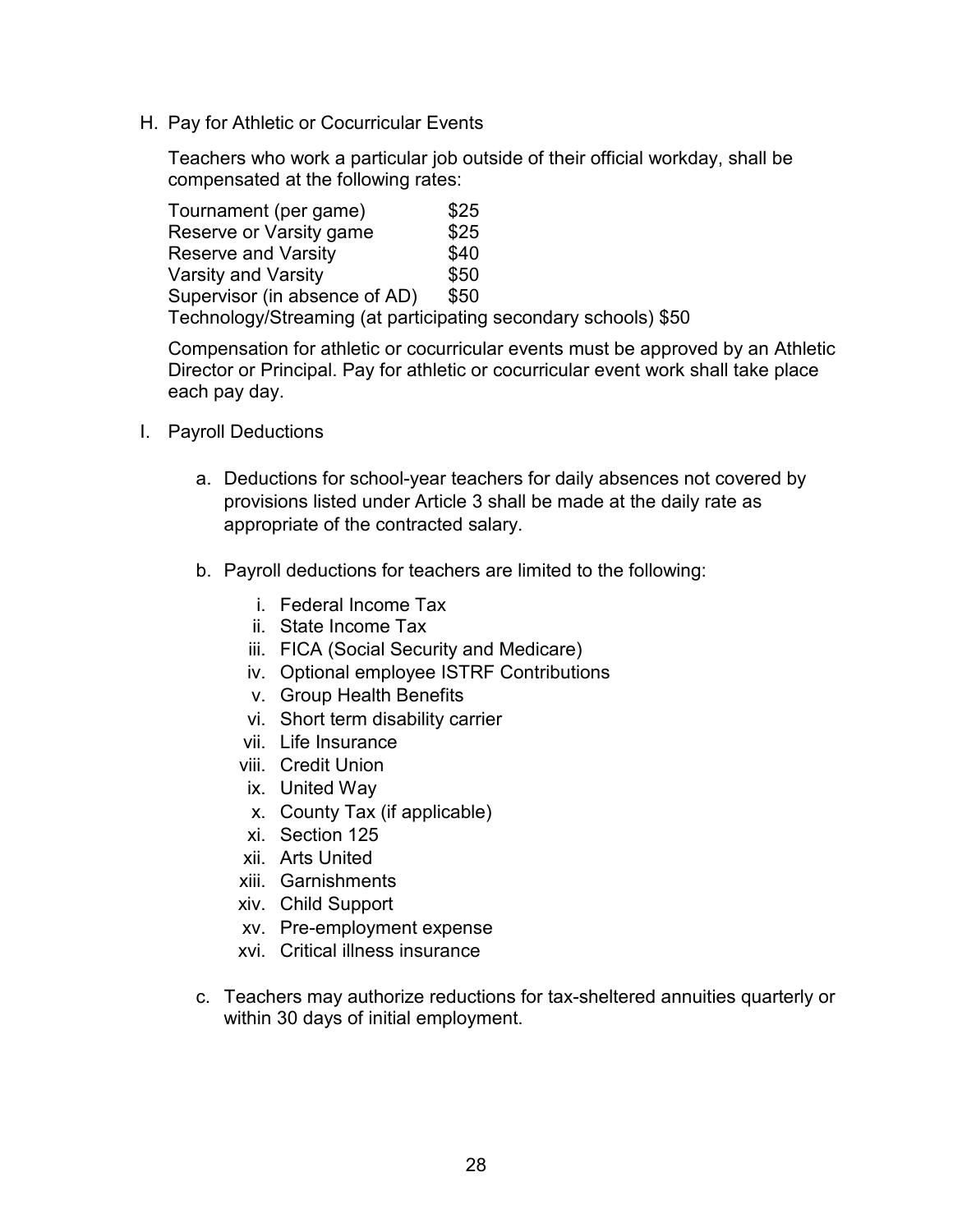#### <span id="page-28-0"></span>J. Miscellaneous

- a. Any teacher who incurs expenses for damage or destruction of eyeglasses, braces, or personal items because of the actions of a student or students shall be reimbursed for replacement cost by the Board.
- b. Pursuant to IC 20-28-7.5-8, if a teacher resigns from FWCS to work for another Indiana public school corporation at any time during the school year or less than fourteen (14) days before the day on which the teacher must report for work for FWCS, the Board may decline the teacher's resignation for thirty (30) days from the date written notice was delivered by the teacher to FWCS.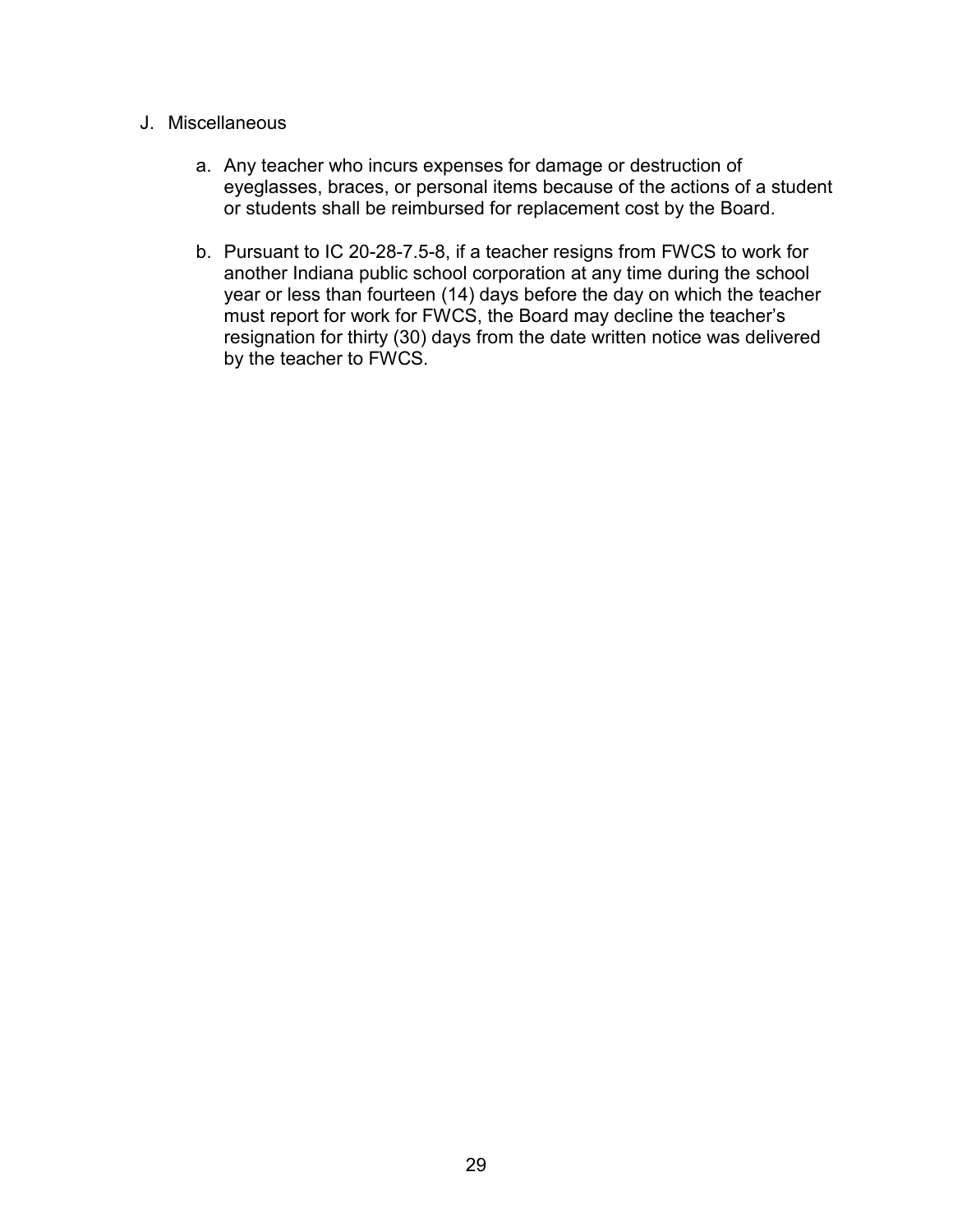<span id="page-29-1"></span><span id="page-29-0"></span>A. Prior Agreements' Severance Benefits

This Article only applies to teachers who received the Buy Out of severance benefits under the 2003-2004 Agreement.

<span id="page-29-2"></span>B. Vesting Requirements

A teacher becomes vested in the Buy Out benefits of the 2003-2004 Agreement so that there is no forfeiture as follows:

- a. For the VEBA contribution and 50% of the retirement contribution of Section C, ISTRF eligibility plus age 55 and 15 years of service with FWCS.
- b. For the other 50% of the retirement contribution, ISTRF eligibility plus age 50 and 10 years of service with FWCS.
- <span id="page-29-3"></span>C. Forfeitures
	- a. The accounts of teachers terminating employment prior to meeting vesting requirements shall be re-distributed to participating teachers.
	- b. Amounts forfeited upon termination of employment because of the failure to meet the applicable vesting requirements shall not be reinstated or recredited if an individual is subsequently rehired or reemployed by the school corporation. However, if the Board approves a leave of absence of an employee, such period of leave shall not result in forfeiture, provided the employee shall promptly return to employment following the expiration of the period of leave. In the case where an employee is RIF'd, his/her account will not be forfeited if said employee is recalled and he/she accepts the recall; provided, however, that the period of leave or RIF may not exceed three (3) years without forfeiture.
	- c. VEBA. If an employee retires or otherwise terminates employment before satisfaction of the requirements set forth in subsection B of this Article, the terminated employee's VEBA account shall be forfeited. Forfeited amounts shall be reallocated at the end of each plan year only among the then remaining separate VEBA accounts. This reallocation shall be in a manner similar to that used by initially determining the present value calculations. Therefore, the VEBA accounts of the following employees will not share in the reallocation of a forfeiture of a VEBA account: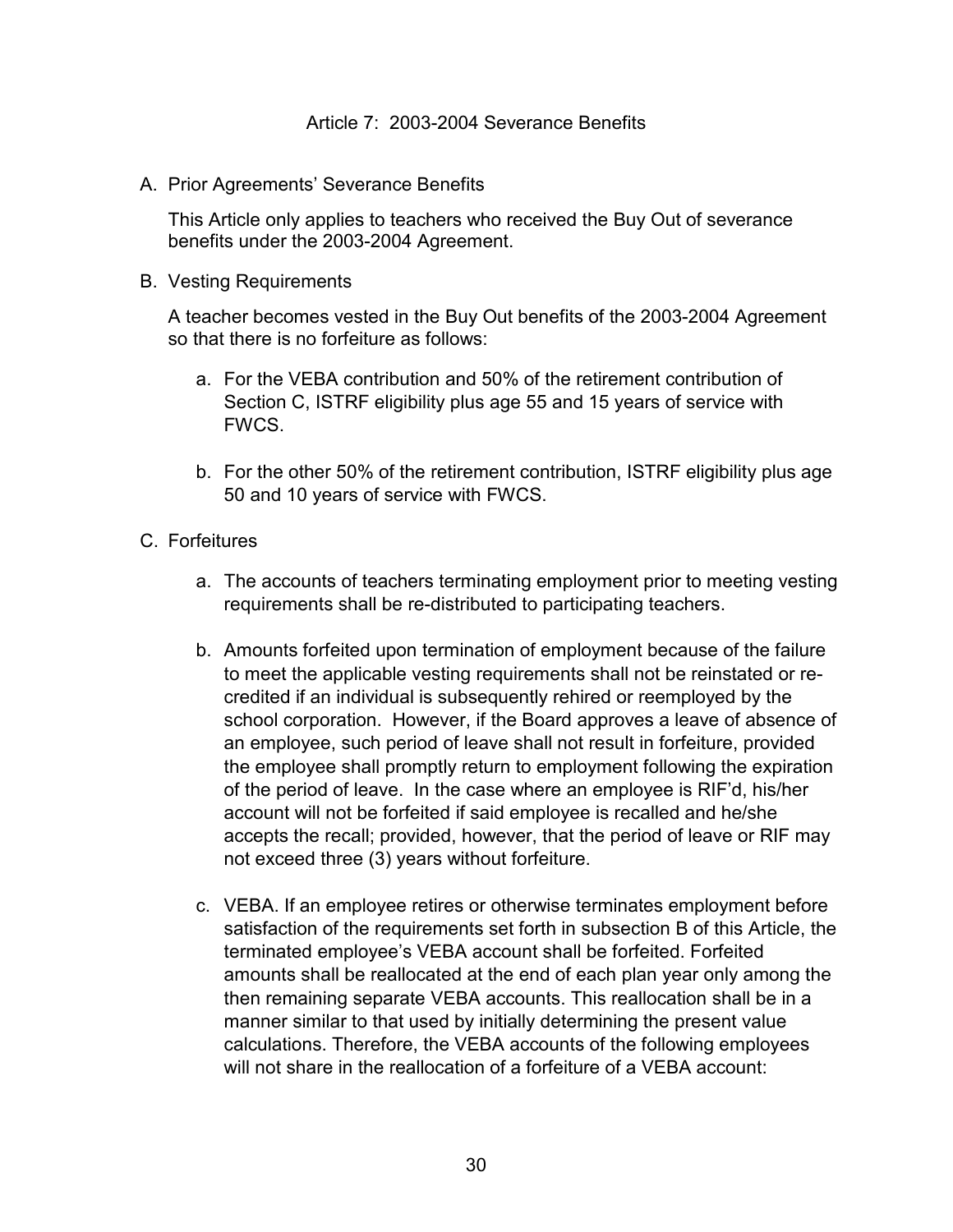- i. Employees who forfeited their VEBA accounts in the same year;
- ii. Employees who previously forfeited their VEBA accounts; and
- iii. Employees who have attained the age of fifty-nine (59) and terminated employment in or before the year of the reallocated forfeiture.

Furthermore, VEBA accounts of employees who have attained the age of fifty-nine (59), but who have not terminated employment may share in the reallocated forfeiture, but on a reduced basis.

- d. If an employee retires or otherwise terminates employment before satisfaction of the requirements set forth in subsection B of this Article, the terminated employee's 401(a) plan account shall be forfeited. The forfeited amounts shall not be returned to the school corporation. Instead, forfeited amounts shall be reallocated at the end of each plan year only among the then remaining separate 401(a) plan accounts in a manner similar to that used in initially determining the present value calculations. Therefore, the 401(a) plan accounts of the following employees will not share in the reallocation of a forfeiture of a 401(a) plan account:
	- i. Employees who forfeited their 401(a) plan accounts in the same year;
	- ii. Employees who previously forfeited their 401(a) plan accounts; and
	- iii. Employees who have attained the age of fifty-nine (59) and terminated employment in or before the year of the reallocated forfeiture.

Furthermore, 401(a) plan accounts of employees who have attained the age of fifty-nine (59), but who have not terminated employment may share in the reallocated forfeiture, but on a reduced basis.

- e. The School Corporation shall not be paid any compensation for its services performed on behalf of the 401(a) plan. All costs incurred in the Administration of the 401(a) plan and investment fees shall be paid from the plan assets.
- <span id="page-30-0"></span>D. Future Adjustments

The parties agree that this Section, or any other provision of this Agreement, does not constitute an expectation of receiving the enumerated retirement benefits by any current employee, future employee, prospective employee or applicant beyond the expiration of this Agreement. Therefore, except as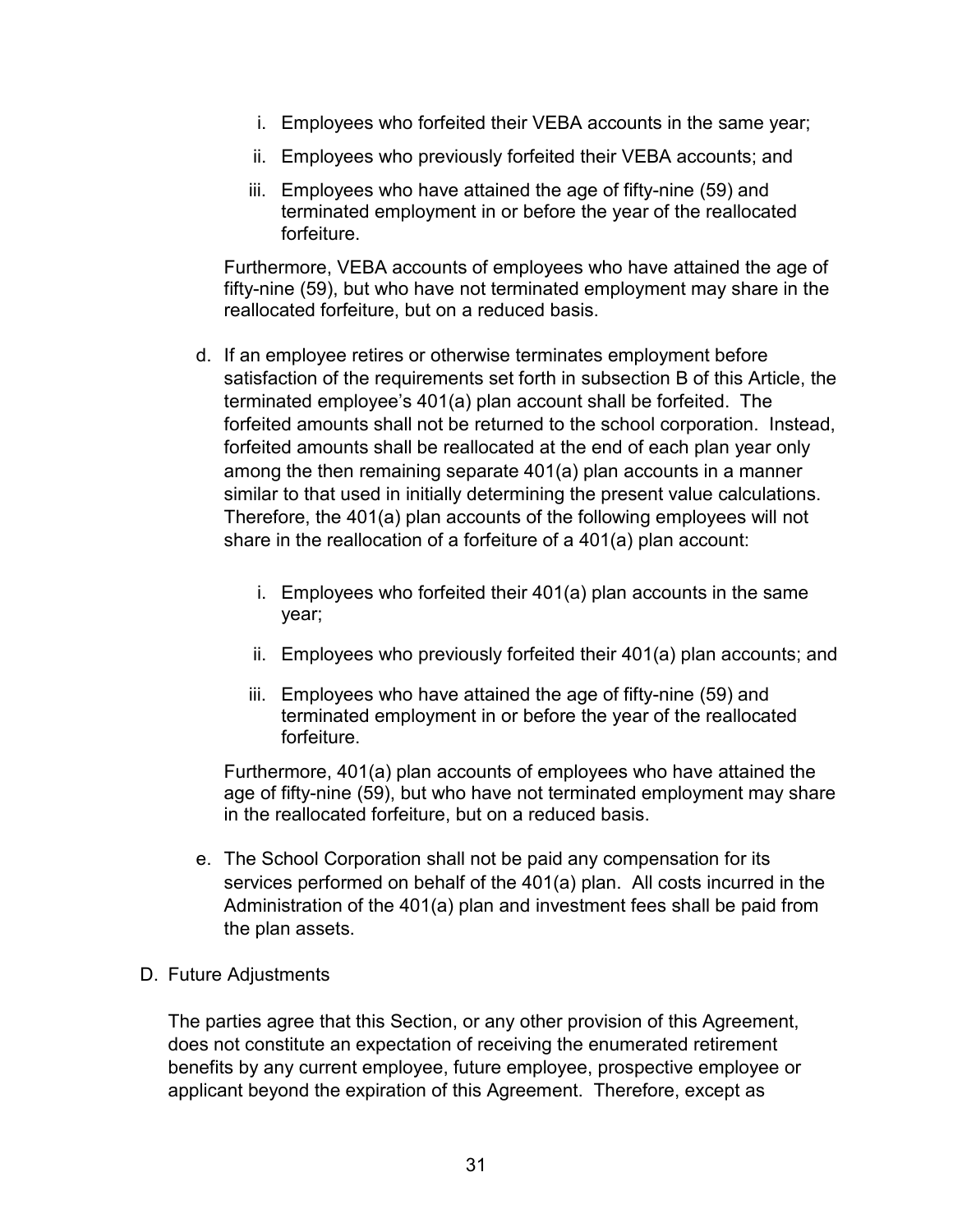otherwise limited by applicable law, it is understood that the Board and Association may in the future bargain modifications of any kind to this provision, provided however, that the future revision of this Section shall not affect the retirement benefits of teachers already receiving benefits pursuant to this Section.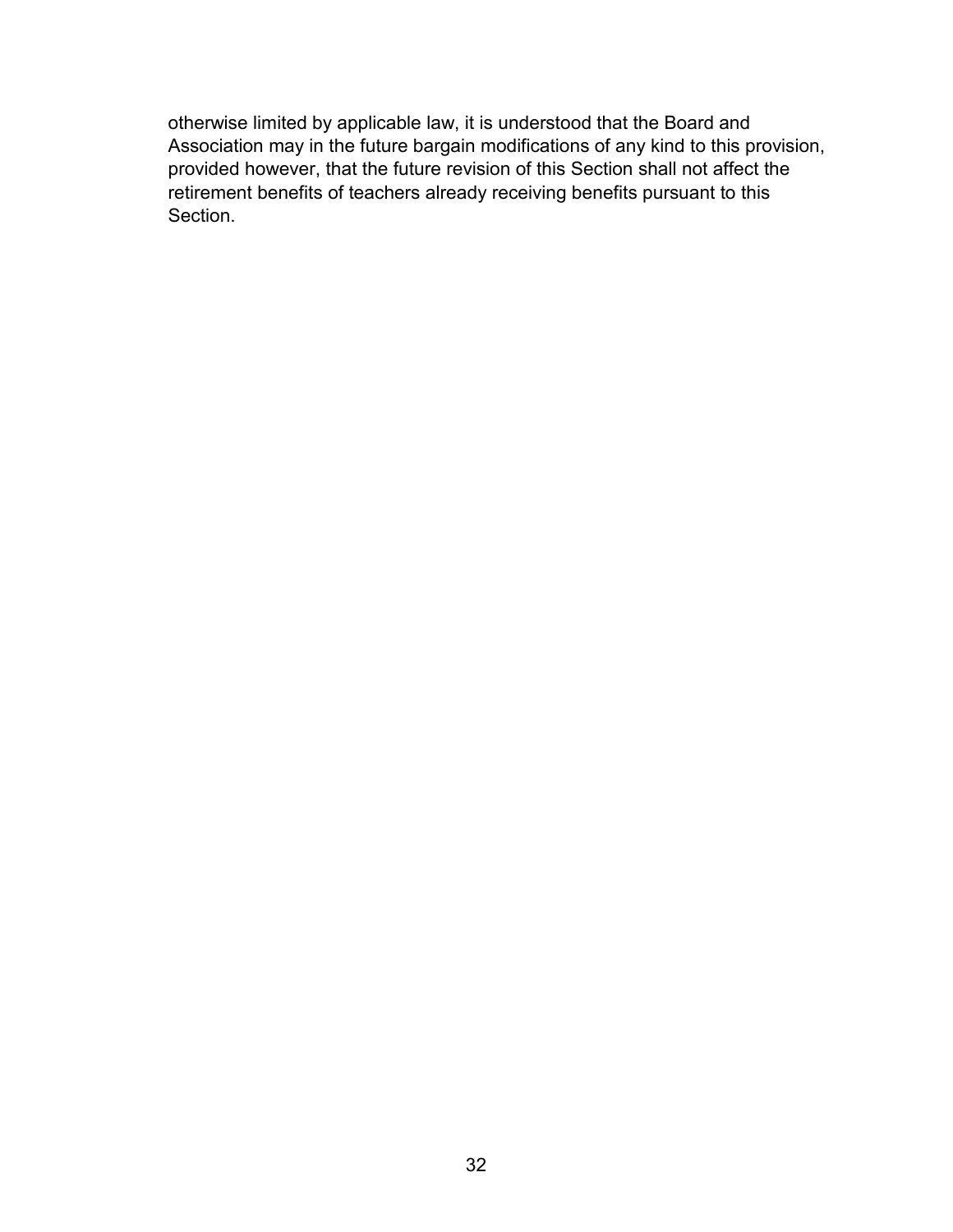#### Article 8: Effect and Term of Master Contract

- <span id="page-32-1"></span><span id="page-32-0"></span>A. Effect of Master Contract
	- a. The Board and Association agree that the terms and conditions set forth in this contract represent the understanding and commitment between them for the duration of this Contract. Only with the mutual consent of both parties can the negotiation process be reopened to alter or change this Contract during its duration.
	- b. Any contract between the Board and an individual bargaining unit member shall be expressly subject to the terms and conditions of this Contract.
	- c. Should any Article or portion thereof be declared illegal by a court of competent jurisdiction or be in conflict with any state or federal statute or regulation that has the effect of statute, such Article or portion thereof shall be deleted from the Contract to the extent it violates the law, but the remainder of the Contract shall remain in full force and effect.
	- d. This Contract shall supersede any policies or procedures of the Board which shall be contrary to or inconsistent with its terms.
	- e. Nothing of this contract abrogates the rights of the individual under existing laws.
	- f. By entering into this contract, all prior agreements of any nature whatsoever are hereby terminated and are of no force or effect, the parties having had the right to present any and all issues in bargaining prior to this agreement.

#### <span id="page-32-2"></span>B. Public Hearing

The undersigned attest that on the  $7<sup>th</sup>$  day of July, 2021, at 10:30 a.m. a public hearing as described in IC 20-29-6-1(b) was held at the Family and Community Engagement Center, located at 230 E. Douglas Ave. in Fort Wayne, Indiana. During the public hearing, governing body members and members of the public were allowed to participate in the public hearing. Electronic participation from the parties and/or public was not permitted.

<span id="page-32-3"></span>C. Public Meeting to Discuss the Tentative Agreement

The undersigned attest that, on the  $27<sup>th</sup>$  day of September, 2021, at 6:00 p.m., a public meeting as described in IC 20-29-6-19 was held in the Board Room at the Grile Administration Building, located at 1200 S. Clinton St., in Fort Wayne,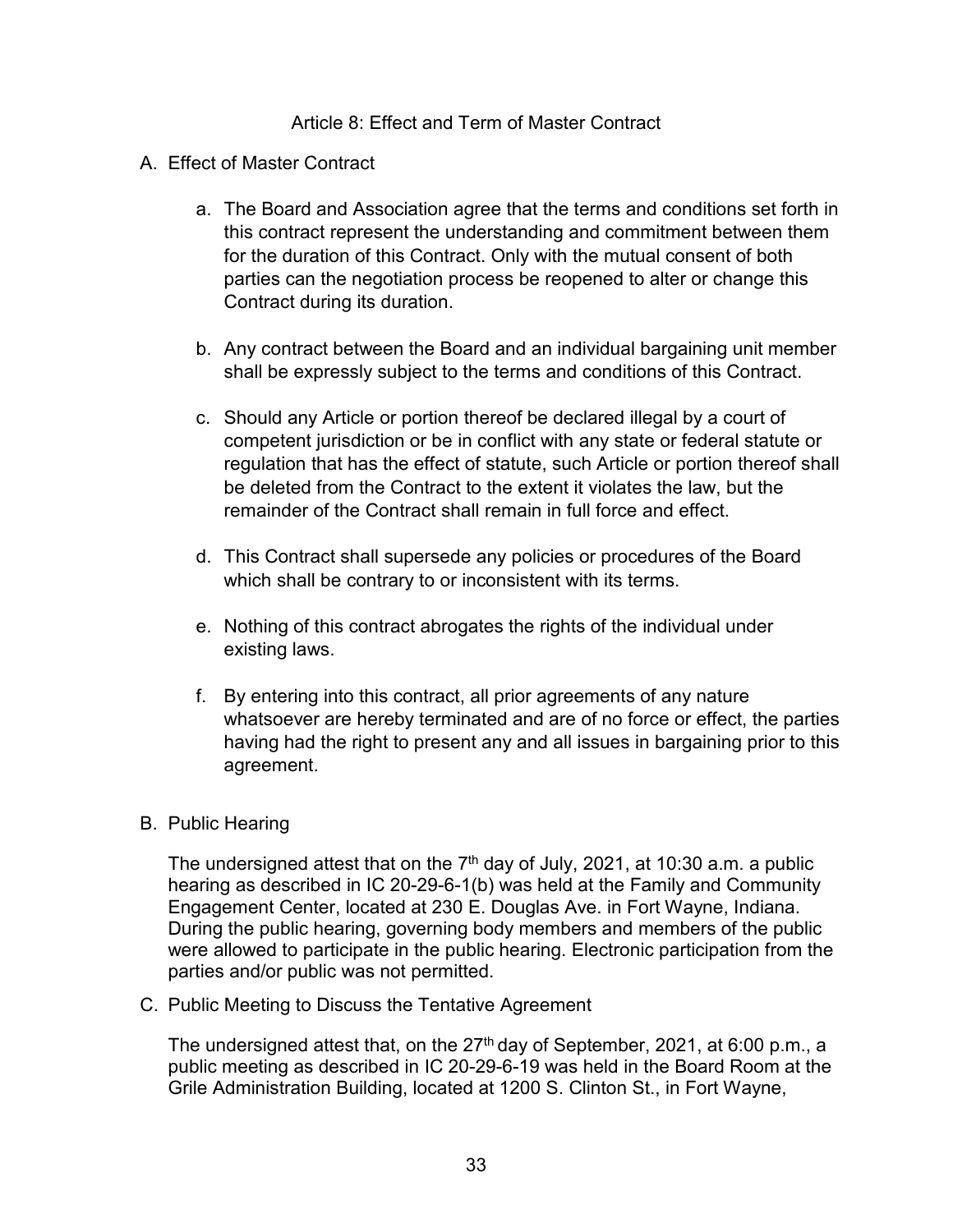Indiana. During the public meeting, governing body members and members of the public were allowed to participate in the public hearing. Electronic participation from the governing body and/or public was permitted.

- <span id="page-33-0"></span>D. Term of Master Contract
	- a. This Contract shall be effective on July 1, 2021, and shall continue in effect through June 30, 2023.
	- b. This Contract is made and entered into at Fort Wayne, Indiana, County of Allen, State of Indiana, by and between the Board of School Trustees of the Fort Wayne Community Schools and the Fort Wayne Education Association, Inc. This Contract is so attested to by the parties whose presidents', secretaries', and designated members' signatures follow.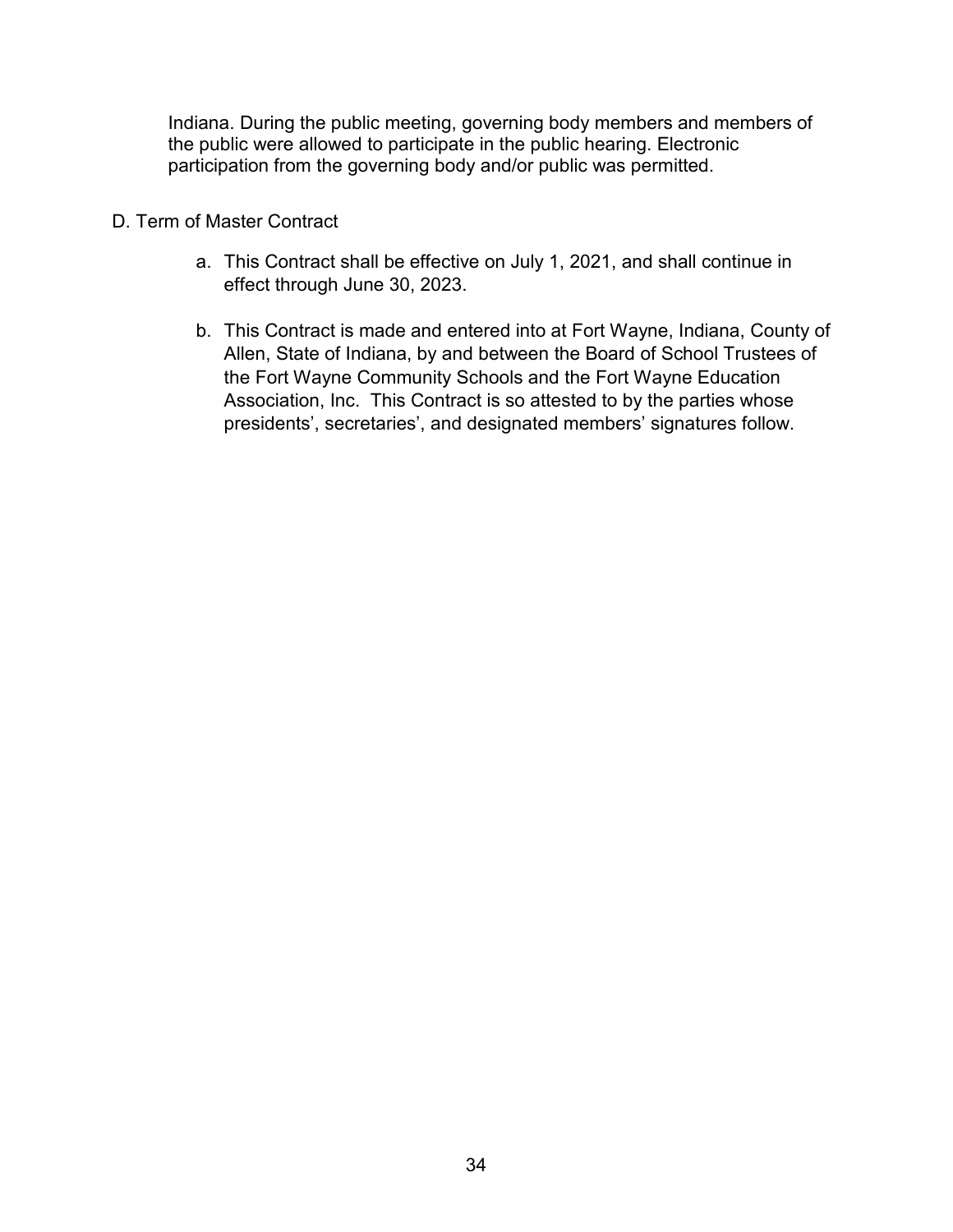# APPENDIX A - Salary Schedule

<span id="page-34-0"></span>

|              | 2020-21          | 2020-21        | 2021-22          | 2021-22        | 2022-23          | 2022-23        |
|--------------|------------------|----------------|------------------|----------------|------------------|----------------|
|              | <b>Bachelors</b> | <b>Masters</b> | <b>Bachelors</b> | <b>Masters</b> | <b>Bachelors</b> | <b>Masters</b> |
| A            | \$40,679         | \$40,946       | \$42,306         | \$42,584       | \$43,998         | \$44,287       |
| B            | \$41,854         | \$42,121       | \$43,528         | \$43,806       | \$45,269         | \$45,558       |
| C            | \$43,029         | \$43,296       | \$44,750         | \$45,028       | \$46,540         | \$46,829       |
| D            | \$44,204         | \$44,471       | \$45,972         | \$46,250       | \$47,811         | \$48,100       |
| E            | \$45,379         | \$45,646       | \$47,194         | \$47,472       | \$49,082         | \$49,371       |
| F            | \$46,554         | \$46,821       | \$48,416         | \$48,694       | \$50,353         | \$50,642       |
| G            | \$47,729         | \$47,996       | \$49,638         | \$49,916       | \$51,624         | \$51,912       |
| H            | \$48,904         | \$49,171       | \$50,860         | \$51,138       | \$52,895         | \$53,183       |
|              | \$50,079         | \$50,346       | \$52,082         | \$52,360       | \$54,165         | \$54,454       |
| J            | \$51,254         | \$51,521       | \$53,304         | \$53,582       | \$55,436         | \$55,725       |
| K            | \$52,429         | \$52,696       | \$54,526         | \$54,804       | \$56,707         | \$56,996       |
| L            | \$53,604         | \$53,871       | \$55,748         | \$56,026       | \$57,978         | \$58,267       |
| M            | \$54,779         | \$55,046       | \$56,970         | \$57,248       | \$59,249         | \$59,538       |
| N            | \$55,954         | \$56,221       | \$58,192         | \$58,470       | \$60,520         | \$60,809       |
| O            | \$57,129         | \$57,396       | \$59,414         | \$59,692       | \$61,791         | \$62,080       |
| P            | \$58,304         | \$58,571       | \$60,636         | \$60,914       | \$63,062         | \$63,350       |
| Q            | \$59,479         | \$59,746       | \$61,858         | \$62,136       | \$64,332         | \$64,621       |
| $\mathsf{R}$ | \$60,654         | \$60,921       | \$63,080         | \$63,358       | \$65,603         | \$65,892       |
| S            | \$61,829         | \$62,096       | \$64,302         | \$64,580       | \$66,874         | \$67,163       |
| Τ            | \$63,004         | \$63,271       | \$65,524         | \$65,802       | \$68,145         | \$68,434       |
| U            |                  | \$64,446       |                  | \$67,024       |                  | \$69,705       |
| V            |                  | \$65,621       |                  | \$68,246       |                  | \$70,976       |
| W            |                  | \$66,796       |                  | \$69,468       |                  | \$72,247       |
| X            |                  | \$67,971       |                  | \$70,690       |                  | \$73,517       |
| Y            |                  | \$69,146       |                  | \$71,912       |                  | \$74,788       |
| Z            |                  | \$70,321       |                  | \$73,134       |                  | \$76,059       |
| AA           |                  | \$71,496       |                  | \$74,356       |                  | \$77,330       |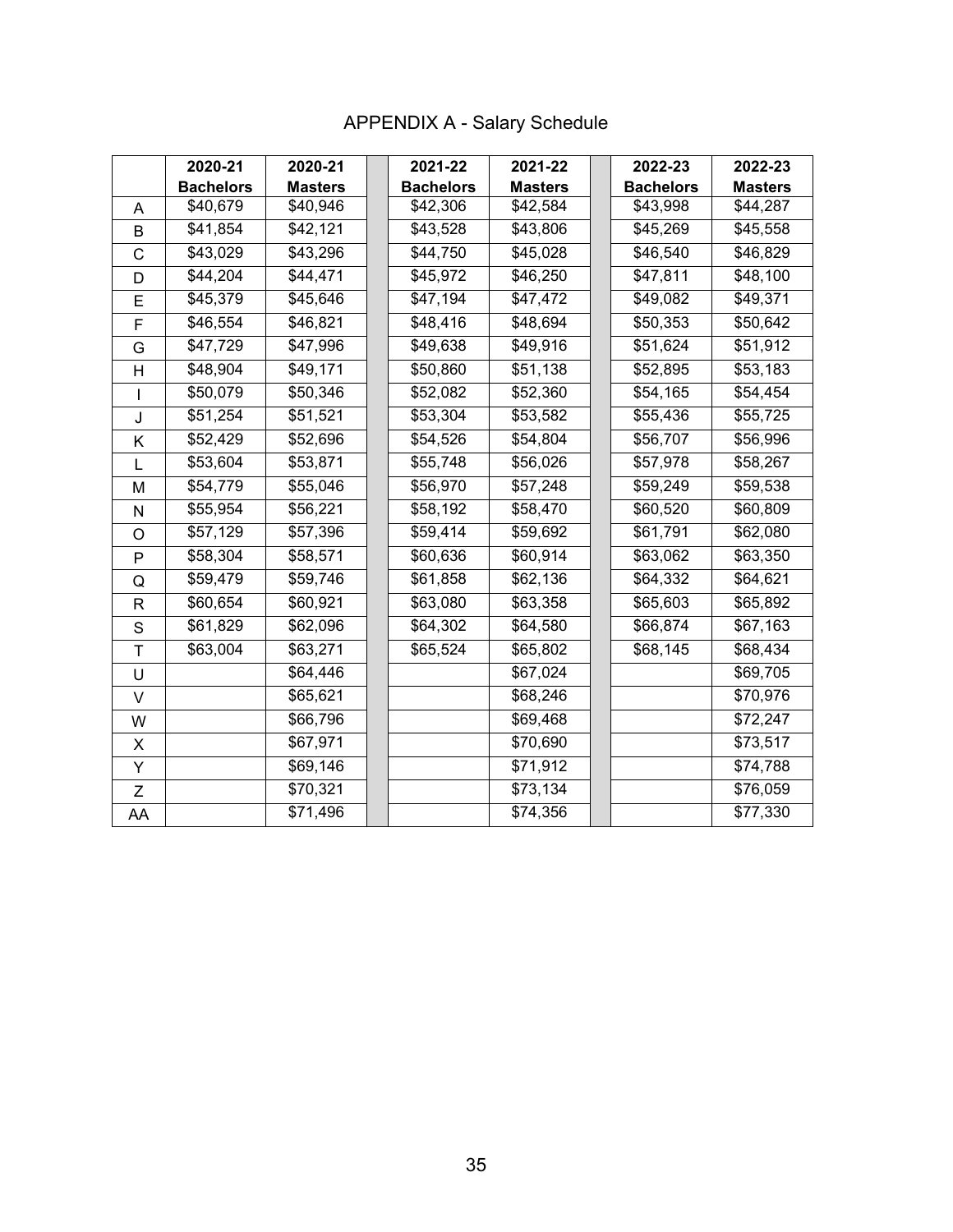# APPENDIX B - Cocurricular and Athletic Positions

<span id="page-35-0"></span>

| <b>HIGH SCHOOL COMPENSATION</b>            |                |
|--------------------------------------------|----------------|
| <b>Position</b>                            | <b>Stipend</b> |
| <b>Head Football Coach</b>                 | \$8,540        |
| <b>Assistant Football Coach</b>            | \$3,920        |
| <b>Girls Basketball Coach</b>              | \$8,540        |
| <b>Boys Basketball Coach</b>               | \$8,540        |
| <b>Girls Assistant Basketball Coach</b>    | \$3,920        |
| Boys Assistant Basketball Coach            | \$3,920        |
| <b>Head Volleyball Coach</b>               | \$4,340        |
| Assistant Volleyball Coach                 | \$3,050        |
| <b>Wrestling Coach</b>                     | \$4,340        |
| <b>Assistant Wrestling Coach</b>           | \$3,050        |
| <b>Baseball Coach</b>                      | \$4,340        |
| <b>Assistant Baseball Coach</b>            | \$3,050        |
| Softball Coach                             | \$4,340        |
| <b>Assistant Softball Coach</b>            | \$3,050        |
| <b>Girls Tennis Coach</b>                  | \$4,340        |
| Boys Tennis Coach                          | \$4,340        |
| <b>Assistant Girls Tennis Coach</b>        | \$3,050        |
| Assistant Boys Tennis Coach                | \$3,050        |
| <b>Girls Cross Country Coach</b>           | \$4,340        |
| <b>Boys Cross Country Coach</b>            | \$4,340        |
| <b>Girls Assistant Cross Country Coach</b> | \$3,050        |
| Boys Assistant Cross Country Coach         | \$3,050        |
| <b>Girls Track Coach</b>                   | $\sqrt{4,340}$ |
| <b>Boys Track Coach</b>                    | \$4,340        |
| <b>Girls Assistant Track Coach</b>         | \$3,050        |
| Boys Assistant Track Coach                 | \$3,050        |
| Girls Soccer Coach                         | \$4,340        |
| Boys Soccer Coach                          | \$4,340        |
| <b>Girls Assistant Soccer Coach</b>        | \$3,050        |
| Boys Assistant Soccer Coach                | \$3,050        |
| Gymnastics Coach                           | \$4,340        |
| <b>Assistant Gymnastics Coach</b>          | \$3,050        |
| Girls Swimming Coach                       | \$4,340        |
| <b>Boys Swimming Coach</b>                 | \$4,340        |
| Assistant Swim (Dive) Coach                | \$3,050        |
| Girls Golf Coach                           | $\sqrt{4,340}$ |
| Boys Golf Coach                            | $\sqrt{4,340}$ |
| <b>Assistant Girls Golf Coach</b>          | \$3,050        |
| Assistant Boys Golf Coach                  | \$3,050        |
| Head eSports Coach                         | \$4,340        |
| Assistant eSports Coach                    | \$3,050        |
| <b>Champions Together</b>                  | \$4,340        |
| <b>Champions Together Assistant</b>        | \$3,050        |
| <b>Academic Competition Coach</b>          | \$1,400        |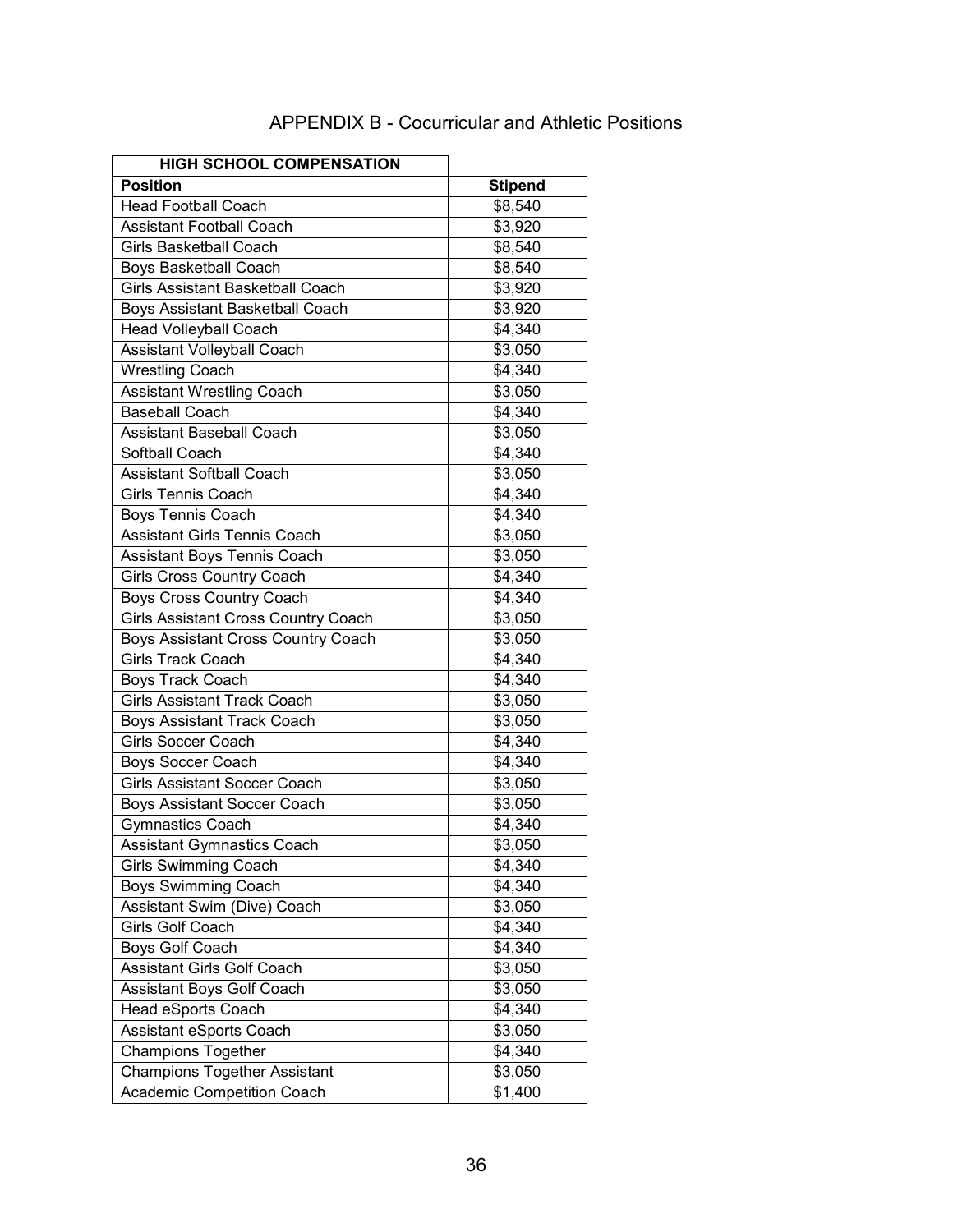| <b>Lead Teacher ELA</b>                       | \$3,080        |
|-----------------------------------------------|----------------|
| <b>Lead Teacher Math</b>                      | \$3,080        |
| <b>Lead Teacher Science</b>                   | \$3,080        |
| <b>Lead Teacher Social Studies</b>            | \$3,080        |
| <b>Lead Teacher Related Arts</b>              | \$3,080        |
| <b>Lead Teacher SPED</b>                      | \$3,080        |
| Lead Teacher Practical/Fine Arts              | \$3,080        |
| <b>Marching Band Director</b>                 | \$6,000        |
| <b>Assistant Band Director</b>                | \$1,700        |
| Special Assignment Orchestra                  | \$2,050        |
| <b>Jazz Band Director</b>                     | \$2,050        |
| <b>Club Advisor</b>                           | \$1,000        |
| <b>Student-Athlete Advisor</b>                | \$3,050        |
| Student Council Sponsor                       | \$2,000        |
| <b>National Honor Society</b>                 | \$1,000        |
| <b>Skills USA</b>                             | \$1,025        |
| <b>Health Occupations Student Association</b> | \$1,025        |
| (HOSA)                                        |                |
| Speech and Debate                             | \$4,000        |
| Assistant Speech and Debate Coach             | \$1,700        |
| <b>Theatre Arts Director</b>                  | \$3,750        |
| <b>Assistant Theatre Arts Director</b>        | \$1,700        |
| Publications                                  | \$3,050        |
| <b>Technology Coordinator</b>                 | \$2,380        |
| <b>Vocal Music Director</b>                   | \$2,000        |
| <b>Assistant Vocal Music Director</b>         | \$500          |
| <b>Show Choir Director</b>                    | \$2,000        |
| <b>Assistant Show Choir Director</b>          | \$500          |
| Dance Coach                                   | \$2,000        |
| <b>Assistant Dance Coach</b>                  | \$500          |
| <b>Cheerleader Coach</b>                      | \$3,050        |
|                                               |                |
| <b>MIDDLE SCHOOL COMPENSATION</b>             |                |
| <b>Position</b>                               | <b>Stipend</b> |
| <b>Academic Competition Coach</b>             | \$1,400        |
| <b>Lead Teacher ELA</b>                       | \$3,080        |
| <b>Lead Teacher Math</b>                      | \$3,080        |
| <b>Lead Teacher Science</b>                   | \$3,080        |
| <b>Lead Teacher Social Studies</b>            | \$3,080        |
| <b>Lead Teacher Related Arts</b>              | \$3,080        |
| <b>Lead Teacher SPED</b>                      | \$3,080        |
| Sixth-grade Team Leader                       | \$3,080        |
| Seventh-grade Team Leader                     | \$3,080        |
| Eighth-grade Team Leader                      | \$3,080        |
| Cheerleader Coach                             | \$1,820        |
| <b>Theater Director</b>                       | \$1,000        |
| Show Choir                                    | \$2,050        |
| Jazz/Instrumental Music Director              | \$1,000        |
| Dance Coach                                   | \$1,000        |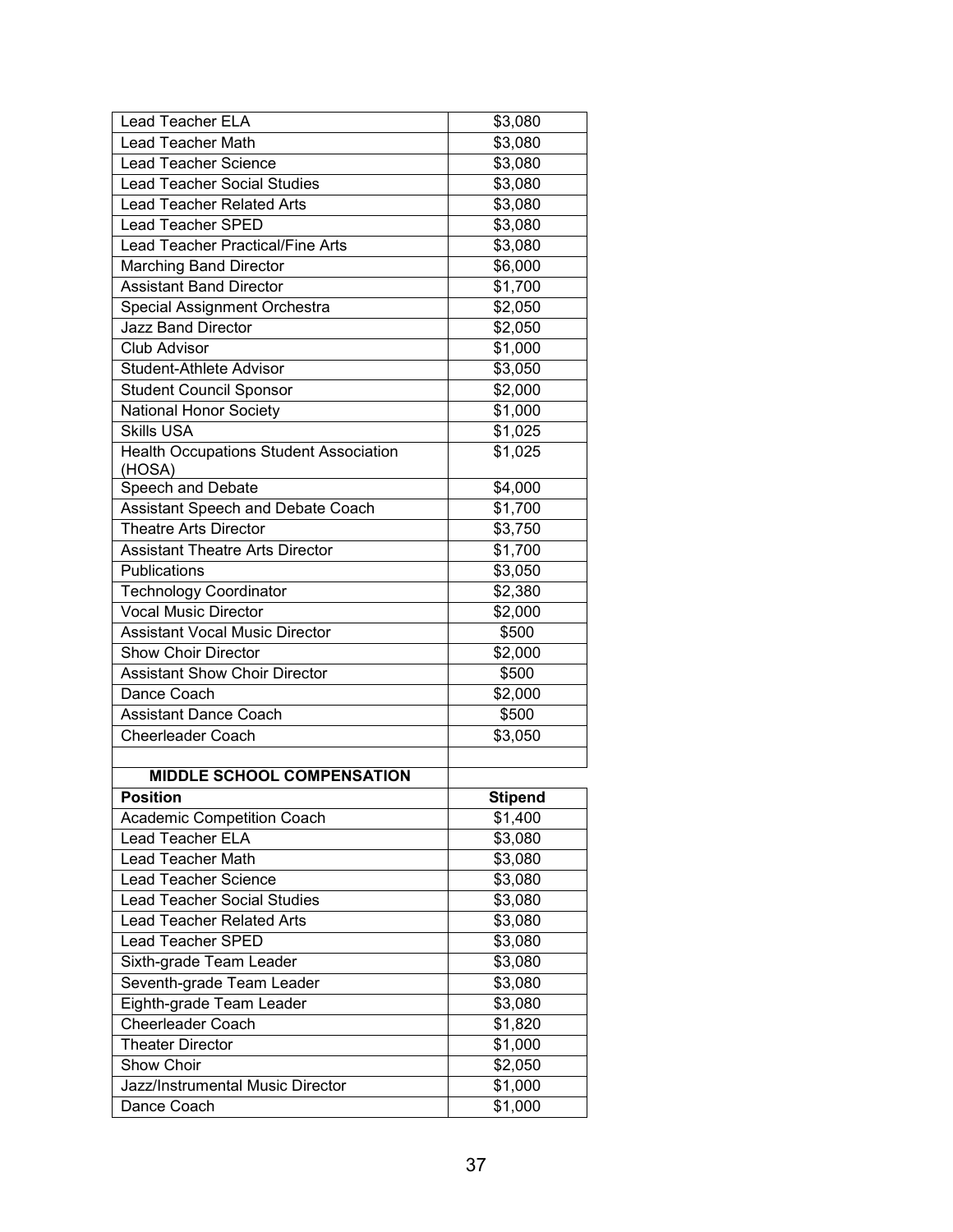| Website, Social Media, Newsletter Advisor | \$560              |
|-------------------------------------------|--------------------|
| Speech Coach                              | \$700              |
| <b>Technology Coordinator</b>             | \$2,380            |
| <b>Year/Memory Book Advisor</b>           | \$560              |
| <b>Head Football Coach</b>                | \$3,050            |
| <b>Assistant Football Coach</b>           | \$1,700            |
| <b>Head Volleyball</b>                    | \$3,050            |
| Assistant Volleyball Coach                | \$1,700            |
| <b>Girls Basketball</b>                   | \$3,050            |
| <b>Boys Basketball</b>                    | \$3,050            |
| <b>Girls Assistant Basketball</b>         | \$1,700            |
| <b>Boys Assistant Basketball</b>          | \$1,700            |
| <b>Girls Soccer</b>                       | $\frac{1}{1}3,050$ |
| <b>Boys Soccer</b>                        | \$3,050            |
| <b>Girls Assistant Soccer</b>             | \$1,700            |
| <b>Boys Assistant Soccer</b>              | \$1,700            |
| <b>Head Cross Country</b>                 | \$3,050            |
| <b>Assistant Cross Country</b>            | \$1,700            |
| <b>Head Swim Coach</b>                    | \$3,050            |
| <b>Assistant Swim Coach</b>               | \$1,700            |
| <b>Head Track Coach</b>                   | \$3,050            |
| <b>Assistant Track Coach</b>              | \$1,700            |
|                                           |                    |
| <b>Club Advisors</b>                      | \$1,000            |
|                                           |                    |
| <b>ELEMENTARY COMPENSATION</b>            |                    |
| <b>Position</b>                           | <b>Stipend</b>     |
| <b>SST Coordinator</b>                    | \$2,050            |
| <b>Lead Teacher Elementary</b>            | \$3,080            |
| <b>Fine Arts Coordinator</b>              | \$560              |
| <b>Music Coordinator</b>                  | \$560              |
| Patrol Supervisor                         | \$1,025            |
| <b>Technology Coordinator</b>             | \$2,380            |
| Math Bowl                                 | \$560              |
| <b>Spell Bowl</b>                         | \$560              |
| <b>Club Advisors</b>                      | \$560              |
| <b>Cross Country Coach</b>                | \$560              |
| <b>District Cross Country Coordinator</b> | \$560              |
| <b>Assistant Cross Country</b>            | \$150              |
| <b>Basketball Coach Boys</b>              | \$560              |
| <b>Basketball Coach Girls</b>             | \$560              |
| <b>District Basketball Coordinator</b>    | \$560              |
| <b>Assistant Basketball Coach</b>         | \$150              |
| Cheer Program Coordinator                 | \$560              |